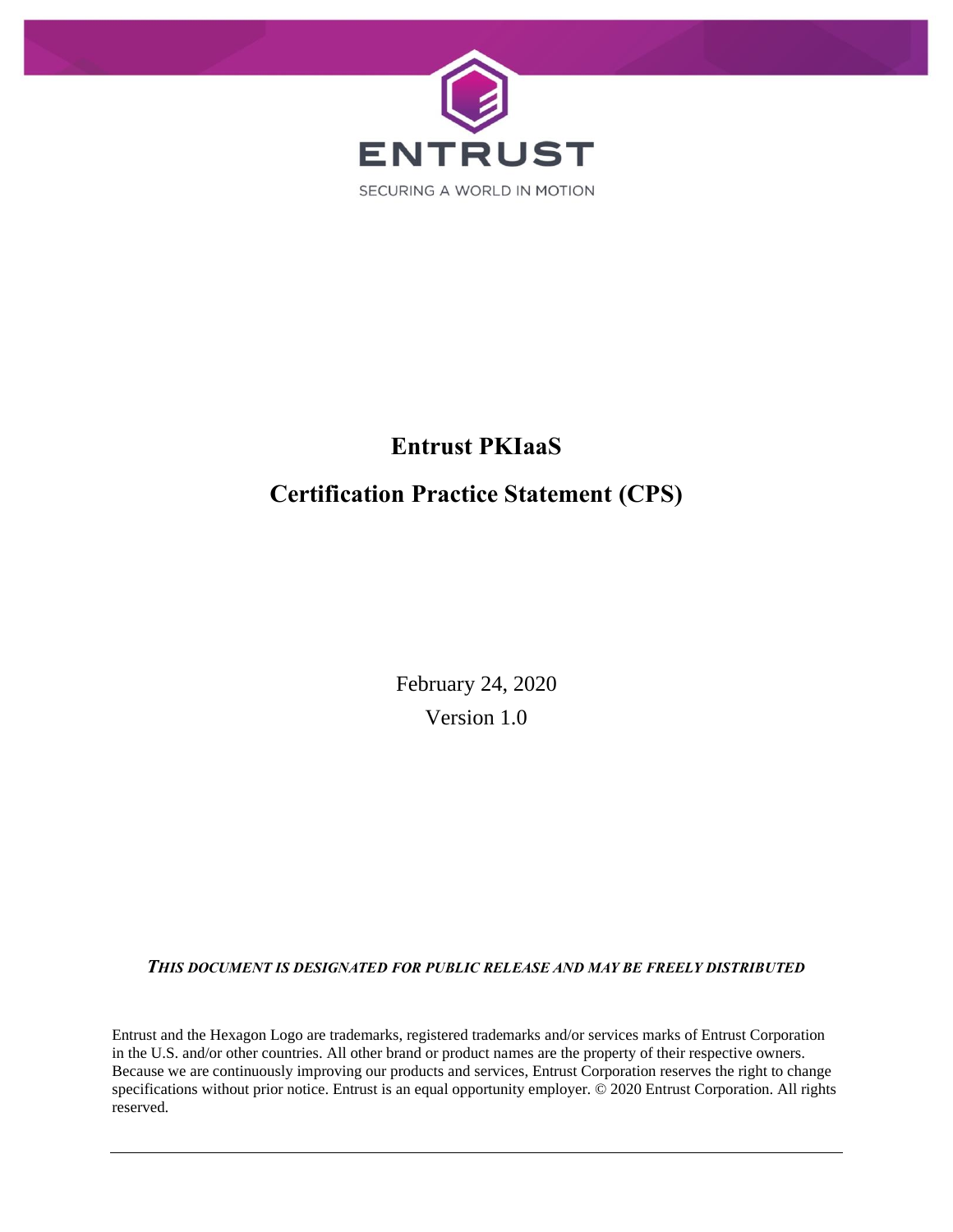## **TABLE OF CONTENTS**

|    | 1.1  |                                                                    |  |
|----|------|--------------------------------------------------------------------|--|
|    | 1.2  |                                                                    |  |
|    | 1.3  |                                                                    |  |
|    | 1.4  |                                                                    |  |
|    | 1.5  |                                                                    |  |
|    | 1.6  |                                                                    |  |
|    |      |                                                                    |  |
|    | 2.1  |                                                                    |  |
|    | 2.2  |                                                                    |  |
|    | 2.3  |                                                                    |  |
|    | 2.4  |                                                                    |  |
|    |      |                                                                    |  |
|    | 3.1  |                                                                    |  |
|    | 3.2  |                                                                    |  |
|    | 3.3  |                                                                    |  |
|    | 3.4  | <b>IDENTIFICATION AND AUTHENTICATION FOR REVOCATION REQUESTS 9</b> |  |
|    |      | 4. CERTIFICATE LIFE-CYCLE OPERATIONAL REQUIREMENTS  10             |  |
|    | 4.1  |                                                                    |  |
|    | 4.2  |                                                                    |  |
|    | 4.3  |                                                                    |  |
|    | 4.4  |                                                                    |  |
|    | 4.5  |                                                                    |  |
|    | 4.6  |                                                                    |  |
|    | 4.7  |                                                                    |  |
|    | 4.8  |                                                                    |  |
|    | 4.9  |                                                                    |  |
|    | 4.10 |                                                                    |  |
|    | 4.11 |                                                                    |  |
|    | 4.12 |                                                                    |  |
|    |      | 5. MANAGEMENT, OPERATIONAL AND PHYSICAL CONTROLS 16                |  |
|    | 5.1  |                                                                    |  |
|    | 5.2  |                                                                    |  |
|    | 5.3  |                                                                    |  |
|    | 5.4  |                                                                    |  |
|    | 5.5  |                                                                    |  |
|    | 5.6  |                                                                    |  |
|    | 5.7  |                                                                    |  |
|    | 5.8  |                                                                    |  |
| 6. |      |                                                                    |  |
|    | 6.1  |                                                                    |  |
|    | 6.2  |                                                                    |  |
|    | 6.3  |                                                                    |  |
|    | 6.4  |                                                                    |  |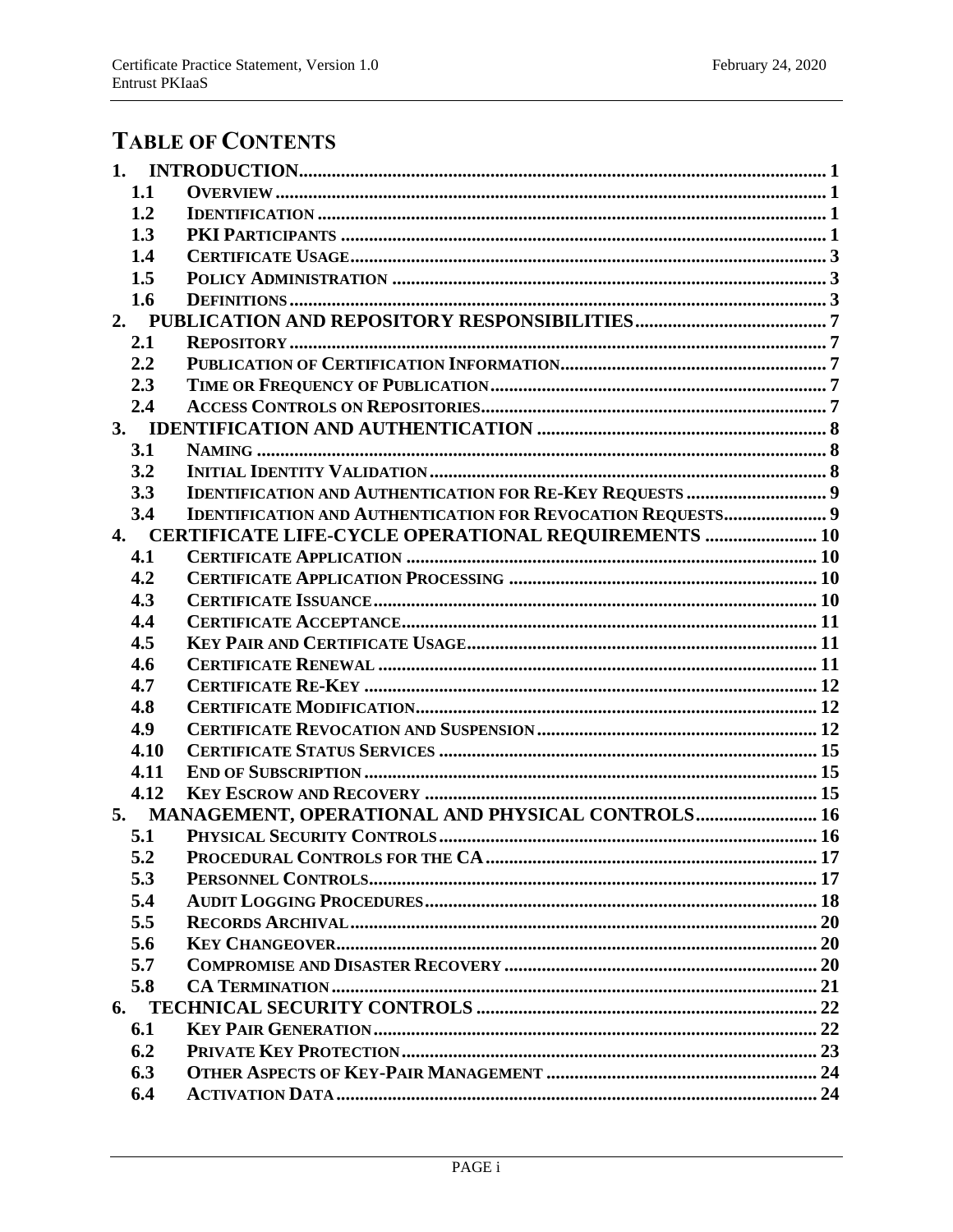| 6.5  |                                                                            | 24 |
|------|----------------------------------------------------------------------------|----|
| 6.6  |                                                                            | 25 |
| 6.7  |                                                                            |    |
| 6.8  |                                                                            |    |
| 7.   |                                                                            |    |
| 7.1  |                                                                            |    |
| 7.2  |                                                                            |    |
| 7.3  |                                                                            |    |
| 8.   |                                                                            |    |
| 8.1  |                                                                            |    |
| 8.2  |                                                                            |    |
| 8.3  |                                                                            |    |
| 8.4  |                                                                            |    |
| 8.5  |                                                                            |    |
| 8.6  |                                                                            |    |
| 9.   |                                                                            |    |
|      |                                                                            |    |
| 10.1 |                                                                            |    |
| 10.2 |                                                                            |    |
| 10.3 | <b>ENTRUST CERTIFICATE ENROLLMENT GATEWAY WSTEP CERTIFICATE PROFILES 3</b> |    |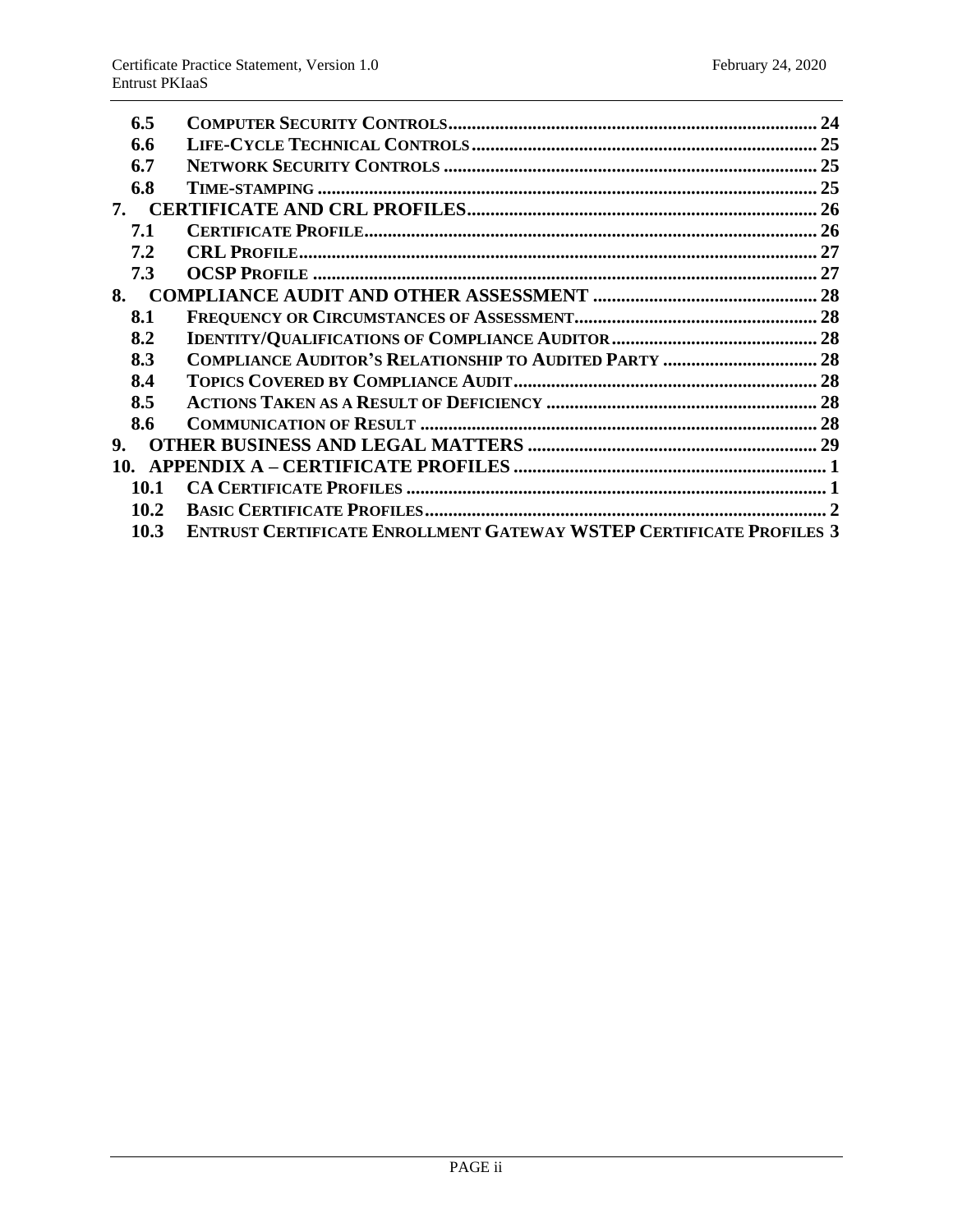| <b>Version</b> | Date      | Author(s)                                                                    | <b>Description</b>  |
|----------------|-----------|------------------------------------------------------------------------------|---------------------|
| 1.0            | 24-Feb-21 | Colin Tulloch<br><b>Bruce Morton</b><br>Charley Chell<br>Alexandra Stockwell | Initial publication |

## **RECORD OF CHANGES**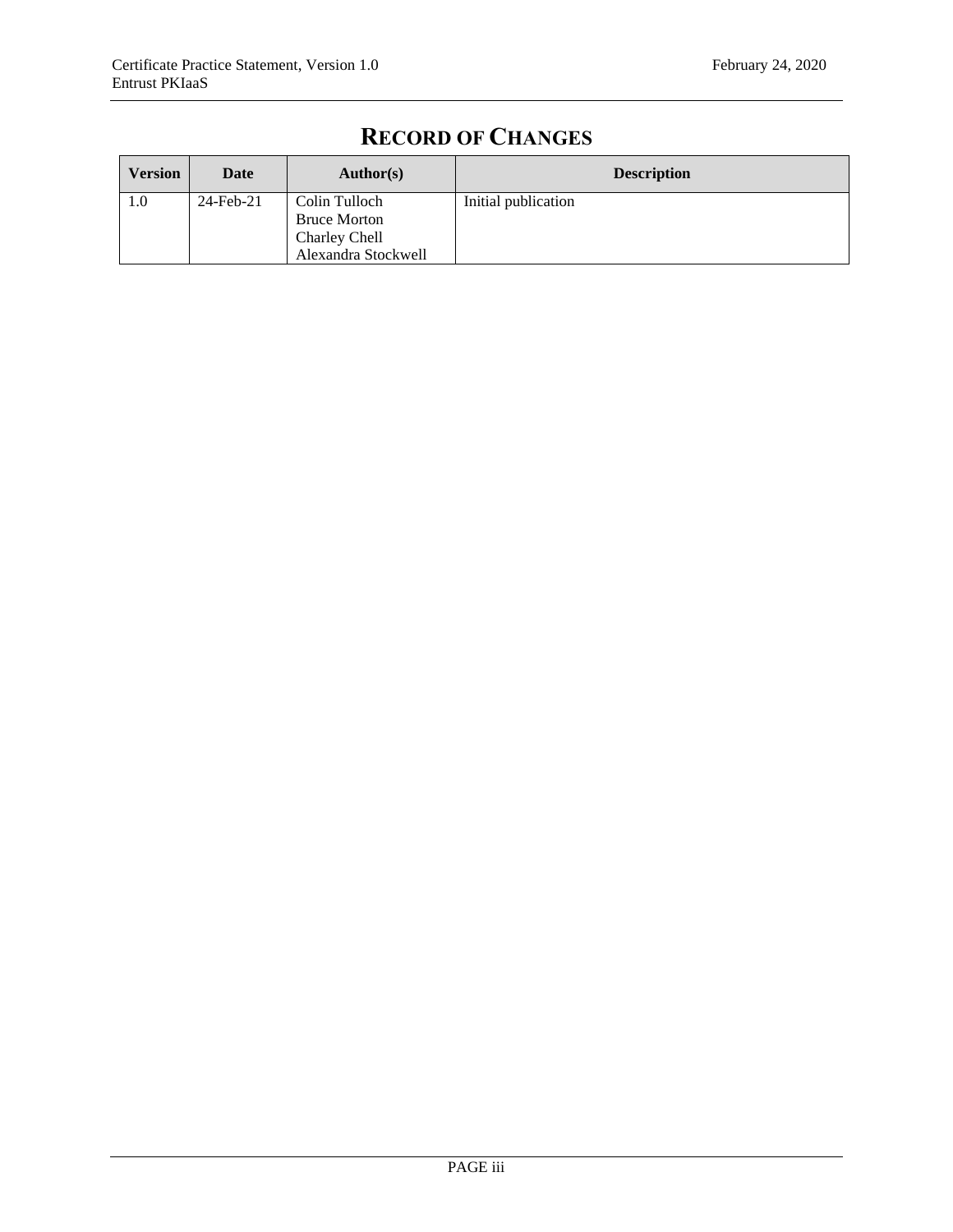## <span id="page-4-0"></span>**1. INTRODUCTION**

Entrust PKIaaS provides cloud-based, highly scalable, PKI that is backed by Entrust nShield HSM clusters hosted in Entrust data centers. PKIaaS provides an agile PKI backend to applications that require privately trusted certificates, such as mobile device management, user authentication, IoT and DevOps. This service is offered under the terms and conditions of a PKIaaS Agreement (defined below).

## <span id="page-4-1"></span>**1.1 OVERVIEW**

This CPS describes the practices and procedures of the Certificate Authorities (CAs) and other PKI participants, and forms part of the PKIaaS Agreement under which Entrust makes the PKIaaS available.

This CPS is applicable to the Certificate types issued by a Customer's Root CA or Issuing CA operated by Entrust as part of the PKIaaS as identified and listed in Appendix A.

This CPS is applicable to all persons, entities, and organizations, including, without limitation, all Applicants, Subscribers, Relying Parties, resellers, co-marketers and any other persons, entities, or organizations that have a relationship with Entrust in respect to Certificates issued as part of PKIaaS and/or any services provided by Entrust in connection with PKIaaS. This CPS is incorporated by reference into all Certificates issued by CAs created as part of PKIaaS.

This CPS provides Applicants, Subscribers, Relying Parties, resellers, co-marketers and other persons, entities, and organizations with a statement of the practices and policies of the CAs. This CPS also provides a statement of the rights and obligations of Entrust, any third parties that are operating RAs under the CAs, Applicants, Subscribers, Relying Parties, resellers, comarketers and any other persons, entities, or organizations that may use or rely on Certificates or have a relationship with a CA or a RA operating under a CA in respect to Certificates and/or any services in respect to Certificates.

The CPS excludes PKI components and services deployed, hosted and operated by the Customer or its delegates, such as RA services, and subordinate or cross-certified CAs operated (by any party) outside of PKIaaS.

This CPS does not cover Entrust Digital Signing as a Service, Entrust Certificate Services, or any publicly-trusted Certificates issued by Entrust.

## <span id="page-4-2"></span>**1.2 IDENTIFICATION**

This document is the Entrust PKIaaS Certificate Practice Statement (PKIaaS CPS) and has been assigned the following Object Identifier (OID):

 $\bullet$  2.16.840.1.114027.200.6.10

## <span id="page-4-3"></span>**1.3 PKI PARTICIPANTS**

## **1.3.1 Certification Authorities**

The structure of the PKIaaS PKI environment is comprised of: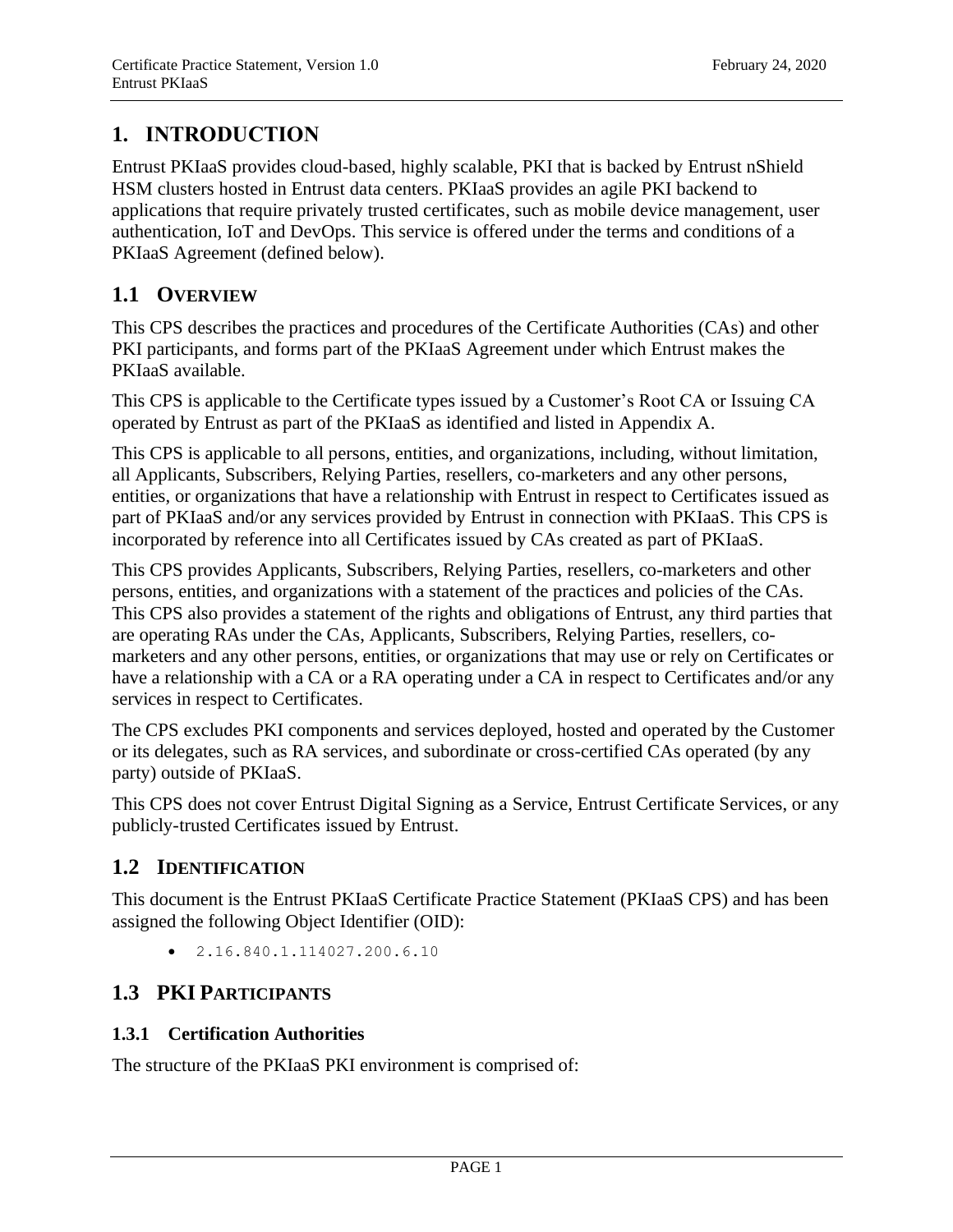- Root CAs: The Root CAs serve as the Customer's PKI trust anchors. The Common Name (CN) of each root CA is defined by the Customer. The Customer's Root CAs issue Certificates to the Customer's Issuing CAs and OCSP services.
- Issuing CAs: The Issuing CAs are subordinate to the Root CAs. The Customer's Issuing CAs are hosted and operated by PKIaaS. The Issuing CAs issue Certificates to or for Subscribers.

## **1.3.2 Registration Authorities**

The RA is the person or entity that makes the decision on whether or not a certificate should be issued in response to a Subscriber request. RAs verify the identity of Applicants and submit certificate issuance requests on their behalf. They are responsible for the Applicant registration, identification and authentication processes.

RAs are external to PKIaaS and thus outside of the scope of this CPS. RAs interact with PKIaaS through published PKIaaS secure APIs. RAs typically use software applications that interface with the PKIaaS API and which provide specific functionality as applicable to the certificate use.

The Customer is the RA and is responsible for the identity verification of and certificate issuance to Subscribers.

#### **1.3.3 Subscribers**

Subscribers may use CA services, through an RA, to support transactions and communications.

The Customer is responsible for determining who may be a Subscriber and for determining which people, entities and devices may receive certificates.

## **1.3.4 Relying Parties**

A Relying Party is an entity that relies on or uses a Certificate to verify the Subject's identity, the integrity of a digitally signed message, or to establish confidential communications with the Subject. The Relying Party is responsible for checking the validity of the Certificate using the appropriate Certificate Status Service §4.10.

The Customer is responsible for determining who may use issued certificates.

#### **1.3.5 Entrust Policy Authority (Policy Authority)**

Entrust is the Policy Authority, and is responsible for overseeing and setting policy and practices as applicable to this CPS.

#### **1.3.6 Operational Authority.**

Entrust is the Operational Authority (OA) and operates all Root and Issuing CA systems hosted and operated on behalf of Customers as part of PKIaaS. These systems issue and manage Certificates, Certificate Revocation Lists (CRLs) and OCSP responses issued in accordance with this CPS. The OA is responsible for:

- Developing and submitting to the Policy Authority for review and approval, the CPS;
- Responsible for all equipment and software, hosted by PKIaaS and required to operate the Customer's PKI; and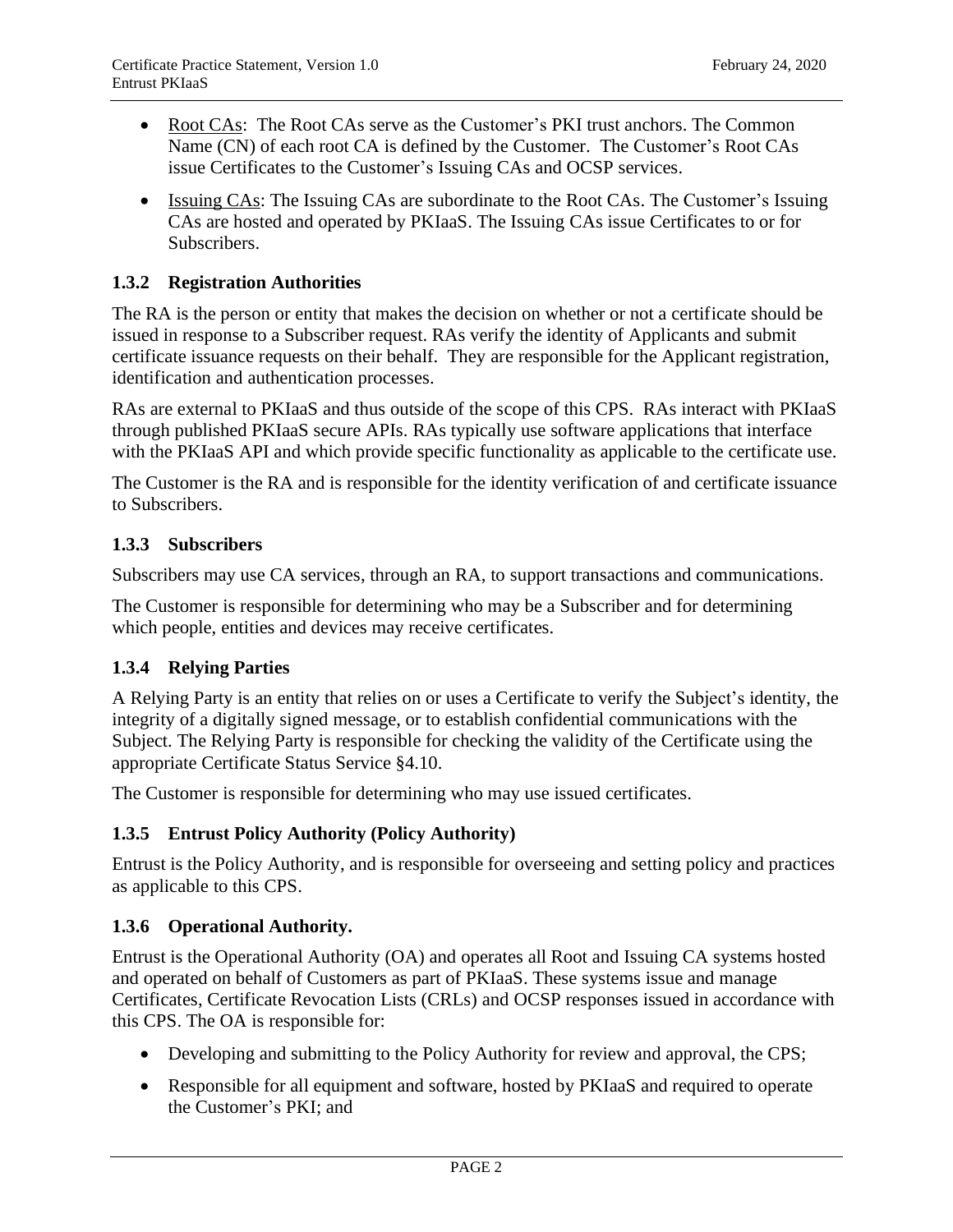• Ensuring that the CAs, Repository, and other PKI-related components hosted by PKIaaS are operated in accordance with this CPS.

## **1.3.7 Other Participants**

No stipulation.

## <span id="page-6-0"></span>**1.4 CERTIFICATE USAGE**

Private trust Certificates are issued to organizations to allow servers, devices and individuals to identify themselves and/or to securely communicate to entities and services within the organization.

## **1.4.1 Appropriate Certificate Uses**

The Customer may determine the appropriate uses of each Certificate type.

## **1.4.2 Prohibited Certificate Uses**

The use of all Certificates issued shall be for lawful purposes and consistent with applicable laws, including without limitation, applicable export or import laws. It is prohibited to use Certificates in any manner that violates law. In addition, it is prohibited to use any Certificates in a manner that violates the PKIaaS Acceptable Use Policy.

## <span id="page-6-1"></span>**1.5 POLICY ADMINISTRATION**

## **1.5.1 Organization Administration of this Document**

The CPS is administered by the Policy Authority; it is based on the policies established by Entrust.

#### **1.5.2 Contact Information**

Questions regarding this CPS shall be directed:

Entrust PKIaaS Policy Authority support@entrust.com 1 (866) 267-9297

## **1.5.3 Person Determining CPS Suitability for the Policy**

The Policy Authority determines the suitability and applicability of this CPS.

## <span id="page-6-2"></span>**1.6 DEFINITIONS**

**Applicant:** A person, entity, or organization applying for a Certificate, but which has not yet been issued a Certificate, or a person, entity, or organization that currently has a Certificate or Certificates and that is applying for renewal of such Certificate or Certificates or for an additional Certificate or Certificates.

**Activation Data**: Data values, other than Keys, that are required to operate cryptographic modules and that need to be protected (e.g., a PIN, a passphrase, or a manually-held Key share).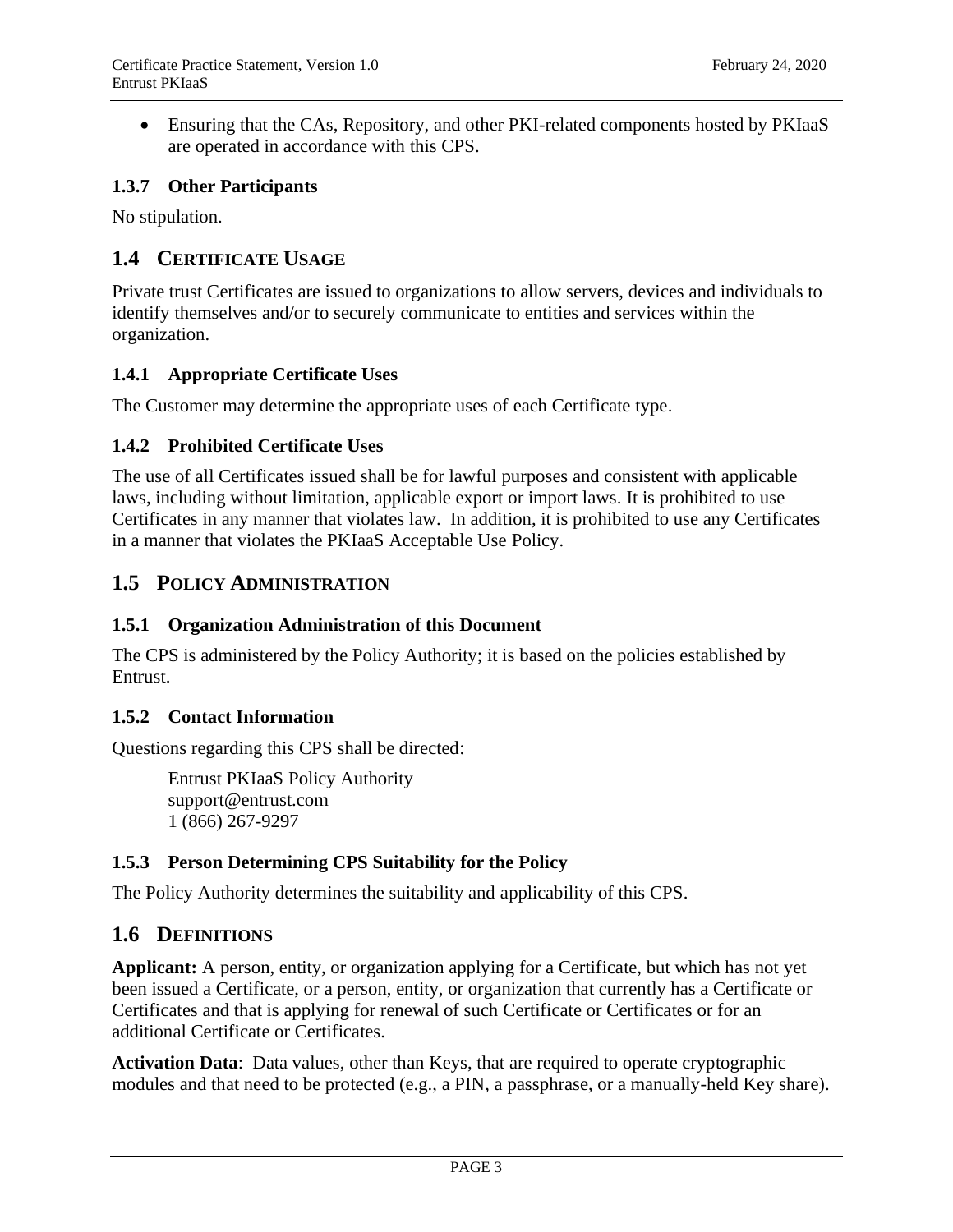**Agreement:** A legally binding contract for PKIaaS made up of the PKIaaS terms of use "PKIaaS Schedule", the Entrust General Terms and Conditions provided with the PKIaaS Schedule and which are also available at https://www.entrust.com/-

/media/documentation/licensingandagreements/certificate-solutions-general-terms.pdf, and an Order for PKIaaS (as defined in the General Terms).

**CA Certificate**: A Certificate for one CA's Public Key issued by another CA.

**Certificate**: A digital document issued by the CA that, at a minimum: (a) identifies the CA issuing it, (b) names or otherwise identifies a Subject, (c) contains a Public Key of a Key Pair, (d) identifies its Operational Period, and (e) contains a serial number and is digitally signed by a CA.

**Certificate Revocation List (CRL)**: A time-stamped list of Certificate serial numbers revoked prior to the expiration of their Validity Periods.

**Certification Authority (CA)**: Technology that creates, issues, manages and revokes Certificates.

**Certification Practice Statement (CPS)**: A statement of the practices that a CA employs in issuing, managing, revoking, and renewing or Re-Keying Certificates.

**Cryptographic Module**: Either software, a device, or a utility that generates Key Pairs, stores cryptographic information, and/or performs cryptographic functions.

**Customer:** The entity that has entered into a PKIaaS Agreement with Entrust.

**Digital Signature, Digitally Sign**: The transformation of an electronic record by one person using a Private Key and Public Key Cryptography so that another person having the transformed record and the corresponding Public Key can accurately determine whether the transformation was created using the Private Key that corresponds to the Public Key and whether the record has been altered since the transformation was made.

**Distinguished Name (DN)**: The unique identifier for a Subject so that s/he/it can be located in a directory based on the ITU/CCITT X.500 (e.g. the DN for a Subject might contain the following attributes: common name (cn), e-mail address (mail), Organization name (o), Organizational unit (ou), locality (l), state (st) and country (c)).

**Issue Certificates, Issuance**: The act performed by a CA in creating a Certificate listing with the CA as "Issuer"

**Issuing Certification Authority (Issuing CA)**: In the context of a particular Certificate, the issuing CA is the CA that issued the Certificate.

**Key Generation**: The process of creating a Key Pair.

**Key Pair**: Two mathematically related cryptographic keys, having the properties that (i) one key can be used to encrypt a message that can only be decrypted using the other key, and (ii) even knowing one key, it is believed to be computationally infeasible to discover the other key.

**Public Cloud:** Computing services offered by third-party providers over the public internet.

**Object Identifier (OID)**: The unique alphanumeric/numeric identifier registered under the ISO registration standard to reference a specific object or object class. In this CPS, they are used to uniquely identify Certificates issued under this CPS and the cryptographic algorithms supported.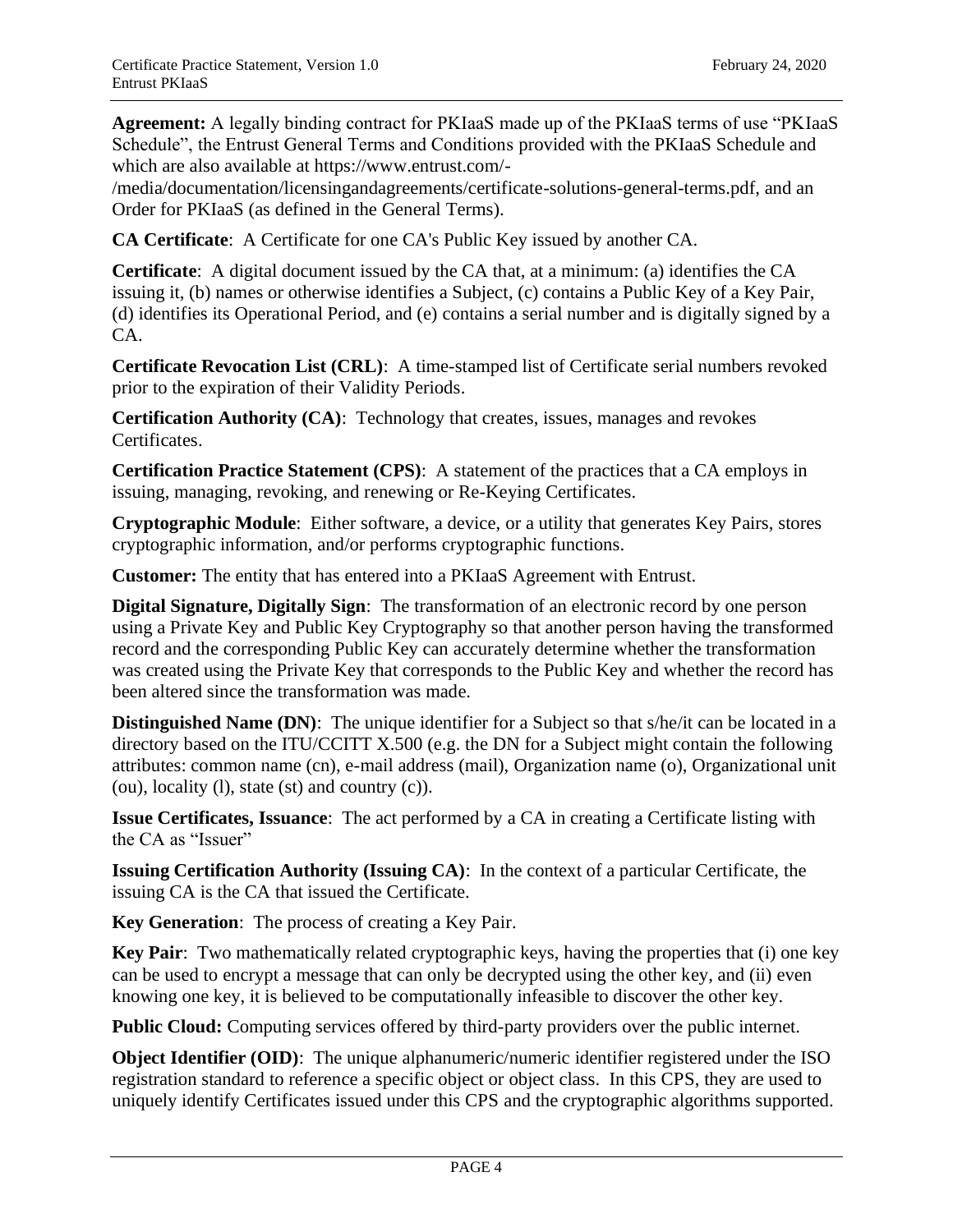**Online Certificate Status Protocol (OCSP)**: A protocol that is used to provide real-time validation of a Certificate's status. An OCSP responder is used to respond to Certificate status requests and can issue one of three responses: Valid, Invalid, or Unknown. An OCSP responder replies to Certificate status requests on the basis of CRLs provided to it by CAs.

**Operational Period**: With respect to a Certificate, the period of its validity. The Operational Period would typically begin on the date the Certificate is issued (or such later date as specified in the Certificate), and ends on the date and time it expires as noted in the Certificate or earlier if the Certificate is Revoked.

**PKI Certificate:** A Certificate issued pursuant to this CPS.

**Private Key:** The sensitive Key in the Key Pair protected by the Subject (or individual or entity that controls the Subject) and kept secret. The Private Key creates Digital Signatures or decrypts data previously encrypted using the corresponding Public Key.

**Public Key:** The non-sensitive Key in the Key Pair submitted as part of a Certificate Signing Request by the Subscriber and disclosed in the subsequently-issued Certificate. The Public Key verifies Digital Signatures created using the corresponding Private Key, or encrypts data meant for decryption with the corresponding Private Key.

**Public Key Cryptography:** A type of cryptography also knows as asymmetric cryptography. This cryptography uses a Key Pair rather than a single Key to secure the authentication and/or confidentiality of data.

**Public Key Infrastructure (PKI)**: The architecture, technology, practices, and procedures that support operation of a security system employing Certificates and Public Key Cryptography.

**Registration Authority (RA)**: An individual or organization or process responsible for verifying the identity of a Subscriber.

**Relying Party:** An individual or legal entity that relies on a Certificate and/or any digital signatures verified using that Certificate.

**Repository**: An online system for storing and retrieving Certificates and other information relevant to Certificates, including information relating to Certificate validity or revocation.

**Revoke (a Certificate)**: To invalidate a Certificate permanently from a specific time onward. Revocation includes listing the Certificate in a set of revoked Certificates or other directory or database of revoked Certificates (e.g. inclusion in a CRL). The system also prevents users from accessing revoked Certificates once connected to the central infrastructure.

**Request For Comments (RFC)**: Document series used as the primary means for communicating information about the Internet. Some RFCs are designated by the IAB as Internet standards. Most RFCs document protocol specifications such as Telnet and FTP.

**Root CA:** The top level CAs as described in §1.3.1.

**Subject:** The individual, legal entity, organization or device identified in a Certificate, who or which holds the Private Key corresponding to the Public Key given in the Certificate.

**Subscriber**: The person, legal entity, or organization that has applied for and has been issued a Certificate. Prior to verification of identity and issuance of a Certificate, a Subscriber is an Applicant.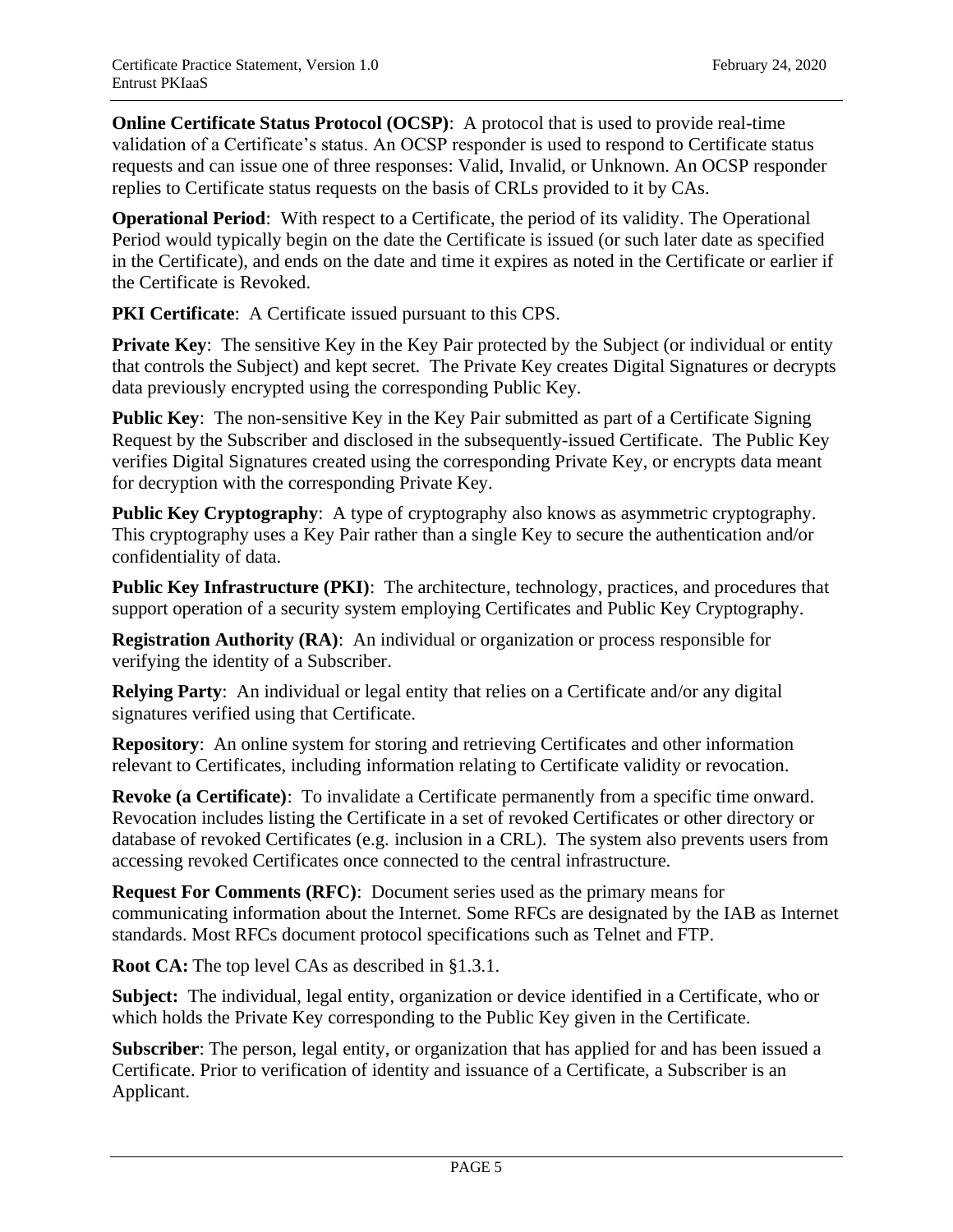**Trusted Role**: An employee or contractor who has authorized access to or control over PKIaaS.

**Validity Period**: The intended term of validity of a Certificate, beginning with the date of Issuance ("Valid From" or "Activation" date), and ending with the earlier of two dates: the expiration date indicated in the Certificate ("Valid To" or "Expiry" date) or the revocation date asserted in the revocation list specified as the CRL Distribution Point within the Certificate.

**X.500**: A series of computer networking standards covering electronic directory services. These services include Directory Access Protocol (DAP), Directory System Protocol (DSP), Directory Information Shadowing Protocol (DISP), and Directory Operational Bindings Management Protocol (DOP).

**X.509**: An International Telecommunication Union – Telecommunication Standardization Sector (ITU-T) standard for Public Key Infrastructure which specifies standard formats for Public Key Certificates and certification path validation.

#### **1.6.1 Acronyms**

| <b>AES</b>  | <b>Advanced Encryption Standard</b>       |
|-------------|-------------------------------------------|
| CA          | <b>Certification Authority</b>            |
| <b>CPS</b>  | <b>Certification Practice Statement</b>   |
| <b>CRL</b>  | <b>Certificate Revocation List</b>        |
| <b>CSS</b>  | Certificate Status Server                 |
| DN          | Distinguished Name                        |
| <b>FIPS</b> | Federal Information Processing Standard   |
| <b>HSM</b>  | <b>Hardware Security Module</b>           |
| <b>LRA</b>  | <b>Local Registration Authority</b>       |
| PKIaaS      | Public Key Infrastructure as a Service    |
| <b>OA</b>   | <b>Operational Authority</b>              |
| <b>OCSP</b> | <b>Online Certificate Status Protocol</b> |
| <b>OID</b>  | Object Identifier                         |
| <b>OTP</b>  | <b>One-time Passcode</b>                  |
| PA          | <b>Policy Authority</b>                   |
| <b>PKCS</b> | <b>Public Key Cryptography Standards</b>  |
| <b>PKI</b>  | Public Key Infrastructure                 |
| RA.         | <b>Registration Authority</b>             |
| <b>RDN</b>  | <b>Relative Distinguished Name</b>        |
| <b>RFC</b>  | <b>Request for Comment</b>                |
| <b>RPO</b>  | <b>Recovery Point Objective</b>           |
| <b>RTO</b>  | <b>Recovery Time Objective</b>            |
| <b>TLS</b>  | <b>Transport Layer Security</b>           |
| URL         | <b>Uniform Resource Locator</b>           |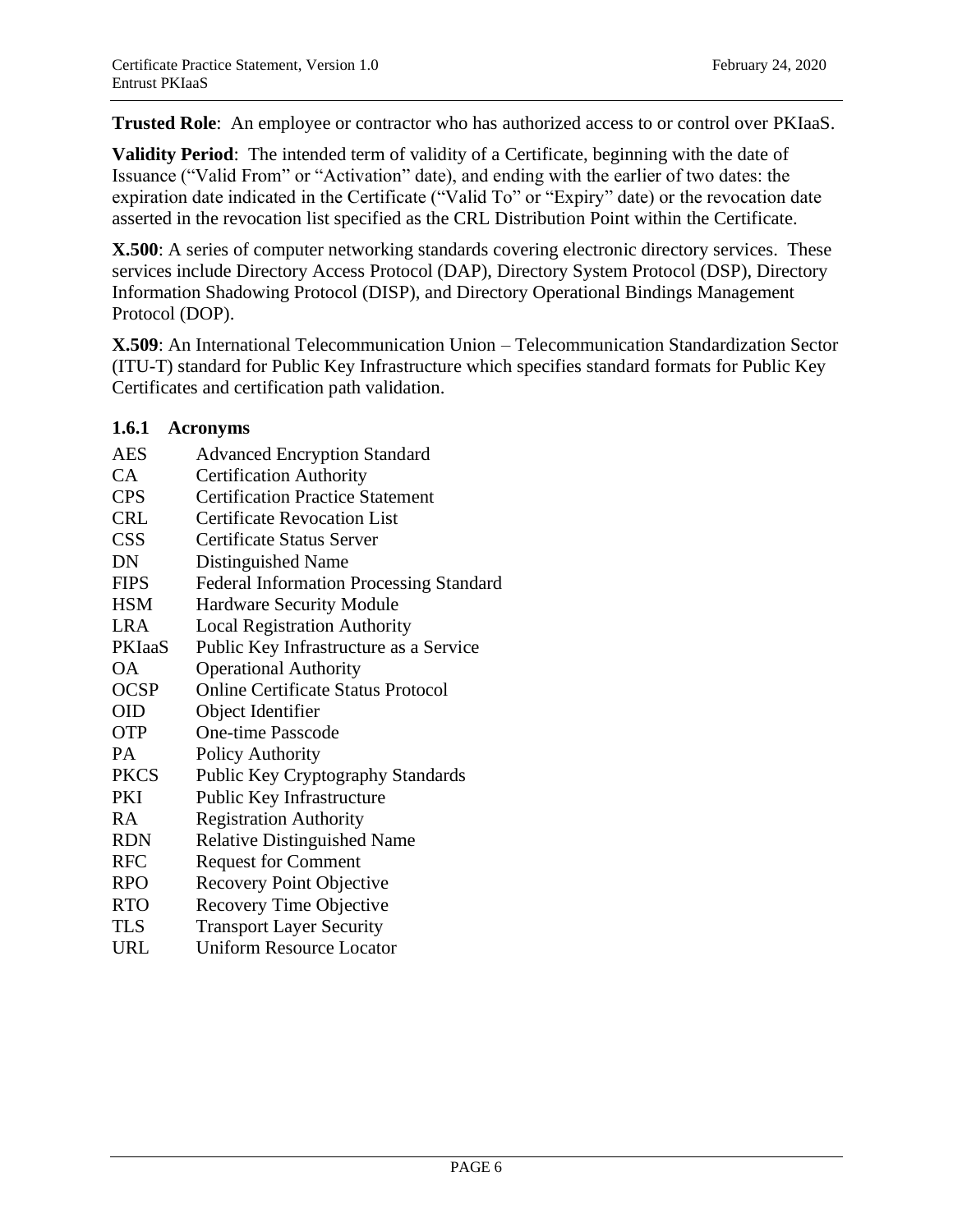## <span id="page-10-0"></span>**2. PUBLICATION AND REPOSITORY RESPONSIBILITIES**

Entrust maintains the Repository to store various information related to Certificates and the operation of the CAs. This CPS and related information is published in the Repository.

## <span id="page-10-1"></span>**2.1 REPOSITORY**

Entrust maintains the Repository to allow access to Certificate-related and Certificate revocation information. The information in the Repository is accessible through a web interface, available on a 24x7 basis and is periodically updated as set forth in this CPS. The Repository is the only approved source for CRL and other information about Certificates.

PKIaaS will adhere to the latest version of the CPS published in the Repository.

The Repository can be accessed at https://www.entrust.net/CPS.

## <span id="page-10-2"></span>**2.2 PUBLICATION OF CERTIFICATION INFORMATION**

PKIaaS publishes this CPS, CA Certificates, its form of Agreement, and CRLs in the Repositories.

## <span id="page-10-3"></span>**2.3 TIME OR FREQUENCY OF PUBLICATION**

The CPS will be re-issued and published at least once per year.

CRLs will be updated as per §4.9.7.

OCSP responses will be updated as per §4.9.10.

## <span id="page-10-4"></span>**2.4 ACCESS CONTROLS ON REPOSITORIES**

Information published in the Repository is public information. Read only access is unrestricted. Entrust has implemented logical and physical controls to prevent unauthorized write access to its Repositories.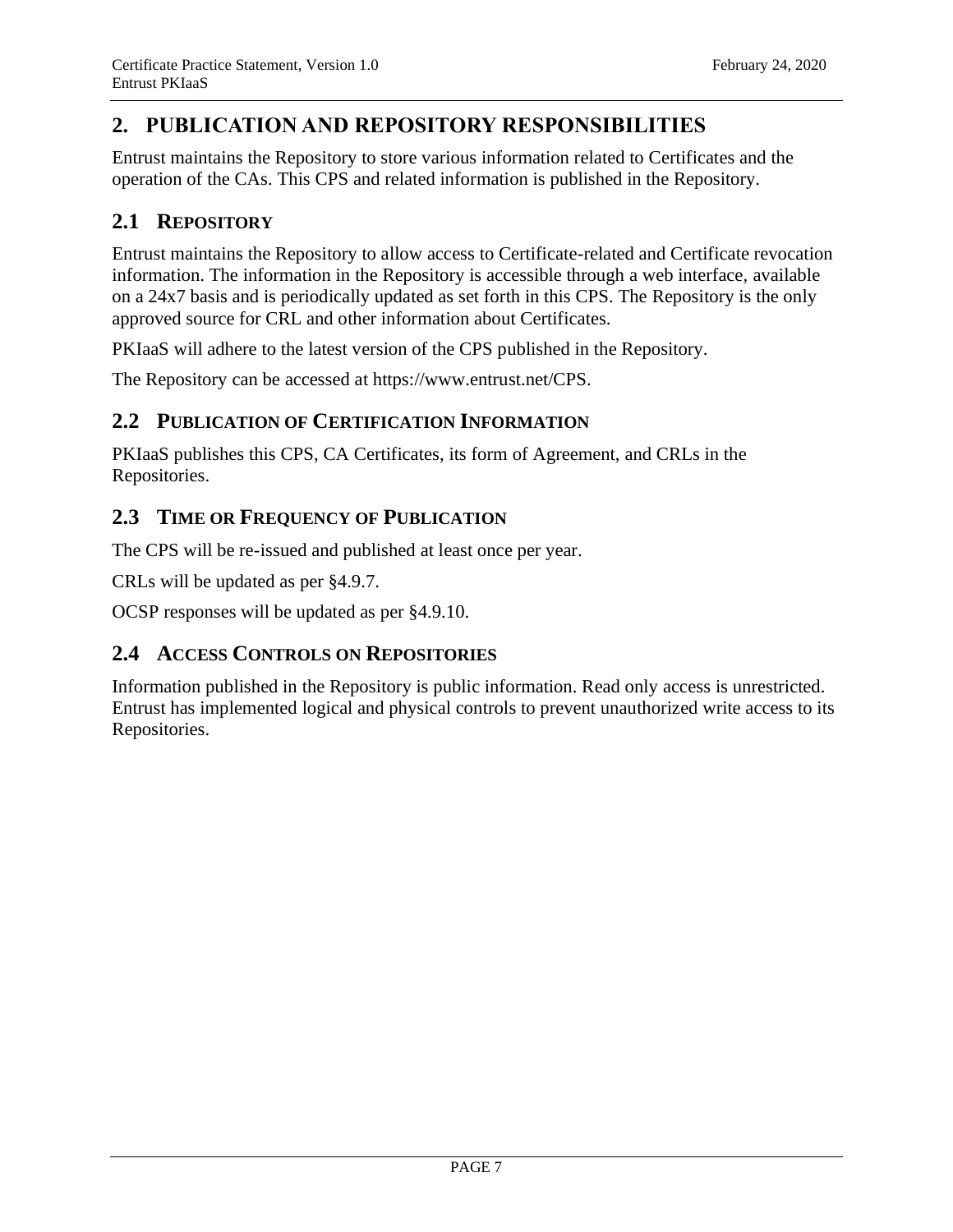## <span id="page-11-0"></span>**3. IDENTIFICATION AND AUTHENTICATION**

## <span id="page-11-1"></span>**3.1 NAMING**

## **3.1.1 Types of Names**

The Subject names in a Certificate comply with the X.501 Distinguished Name (DN) form.

## **3.1.2 Need for Names to be Meaningful**

CA Certificates must identify the subject as a CA and include the Customer organization name.

The RA is responsible to ensure the Subject names in Subscriber Certificates are meaningful to Relying Parties.

## **3.1.3 Anonymity or Pseudonymity of Subscribers**

No stipulation

## **3.1.4 Rules for Interpreting Various Name Forms**

No stipulation

## **3.1.5 Uniqueness of Names**

CA distinguished names shall be unique.

## **3.1.6 Recognition, Authentication and Role of Trademarks**

<span id="page-11-2"></span>No stipulation.

## **3.2 INITIAL IDENTITY VALIDATION**

## **3.2.1 Method to Prove Possession of Private Key**

The CA will perform proof of possession tests for CSRs created using reversible asymmetric algorithms (such as RSA) by validating the signature on the CSR submitted with the Certificate Application.

## **3.2.2 Authentication of an Organization Identity**

Responsibility of the RA.

## **3.2.3 Authentication of an Individual Identity**

Responsibility of the RA.

## **3.2.4 Non-verified Subscriber Information**

Responsibility of the RA.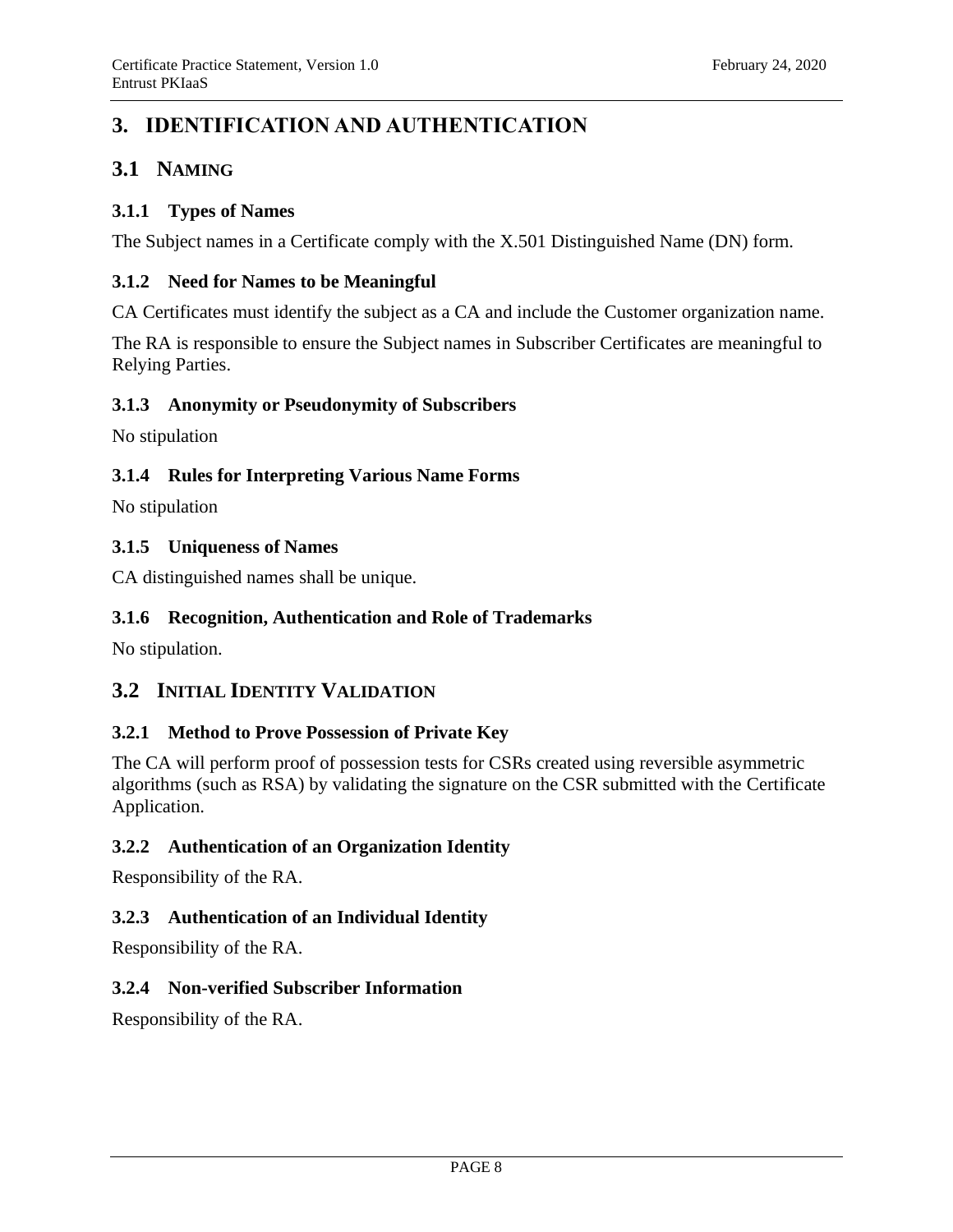## **3.2.5 Validation of Authority**

During the initial onboarding process, the Customer identifies the individual who will act as the RA and be responsible for the Customer RA credentials. A one-time passcode (OTP) used to create the RA credential is generated and securely transmitted to the identified RA.

Validation of Authority for Subscriber Certificates is the responsibility of the RA.

## **3.2.6 Criteria for Interoperation**

Responsibility of the RA.

## <span id="page-12-0"></span>**3.3 IDENTIFICATION AND AUTHENTICATION FOR RE-KEY REQUESTS**

#### **3.3.1 Identification and Authentication for Routine Re-key**

Responsibility of the RA.

## **3.3.2 Identification and Authentication for Re-key after Certificate Revocation**

Responsibility of the RA.

## <span id="page-12-1"></span>**3.4 IDENTIFICATION AND AUTHENTICATION FOR REVOCATION REQUESTS**

Before revoking Certificates, the RA shall validate the authorization to revoke such Certificate.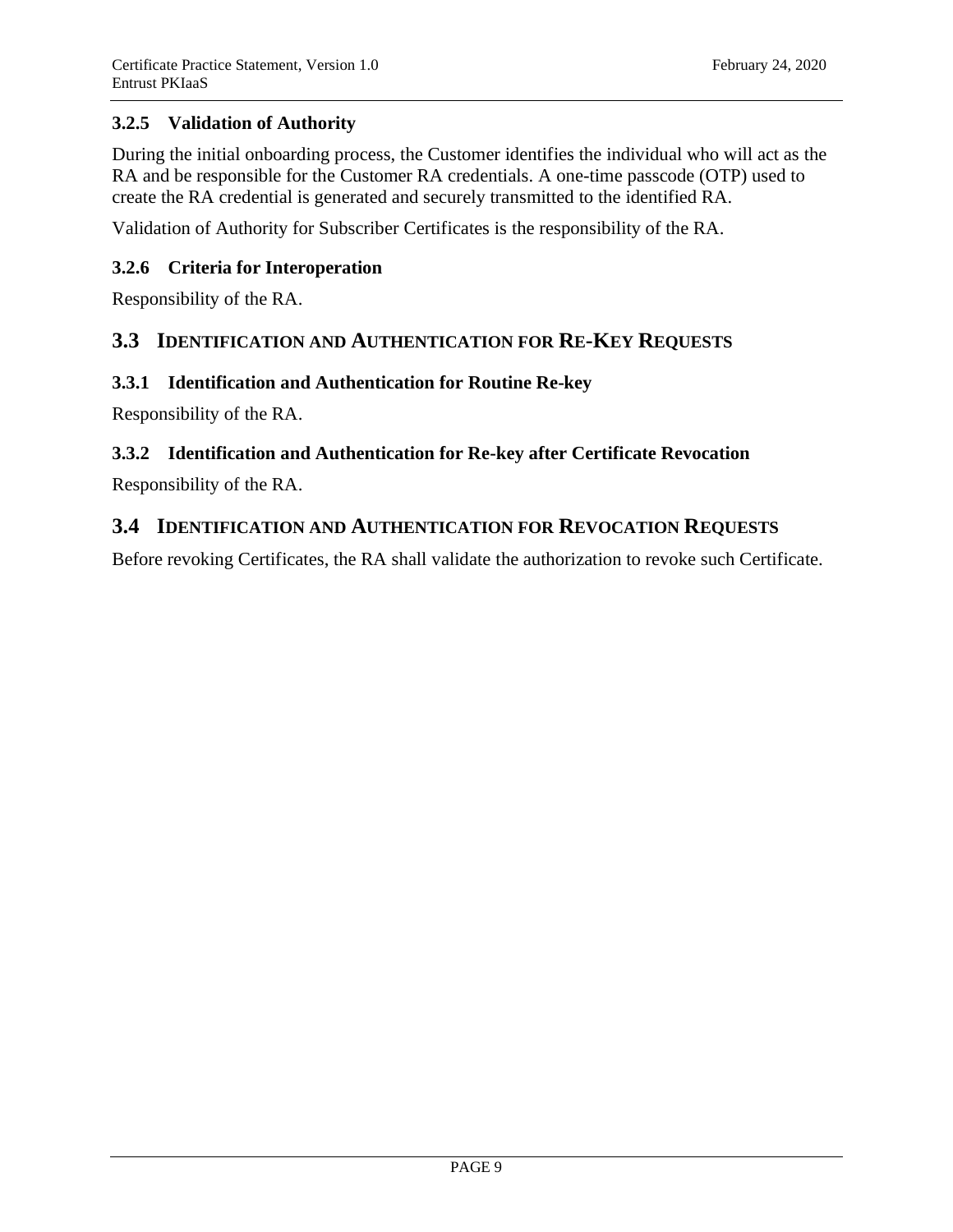## <span id="page-13-0"></span>**4. CERTIFICATE LIFE-CYCLE OPERATIONAL REQUIREMENTS**

## <span id="page-13-1"></span>**4.1 CERTIFICATE APPLICATION**

Application for Certificates issued under this CPS are submitted via electronic means.

## **4.1.1 Who Can Submit a Certificate Application**

Applications for Certificates are submitted via authenticated API request from an RA. Each RA is assigned unique authentication credentials.

## **4.1.2 Enrollment Process and Responsibilities**

The enrollment process includes authentication of the API requests and validation of the certificate request contents.

All communications among PKI components (e.g., CA, RAs) supporting the Certificate application and issuance process are authenticated and protected from modification. Electronic communication between the Customer or RA enrollment environments, automated RA applications and the CAs are encrypted and digitally signed.

## <span id="page-13-2"></span>**4.2 CERTIFICATE APPLICATION PROCESSING**

## **4.2.1 Performing Identification and Authentication Functions**

The CA performs verification of the RA by checking that the credentials supplied in the API request entitle the RA to issue certificates for the designated CA and that the designated CA has license capacity.

The identification and authentication of the Subscriber is performed by the RA.

## **4.2.2 Approval or Rejection of Certificate Applications**

PKIaaS approves a Certificate application if the following conditions are met:

- Request is syntactically valid
- Proof of possession verification passes
- Customer has an available Certificate inventory to consume

## **4.2.3 Time to Process Certificate Applications**

Certificate Application processing is the responsibility of the RA. The CA will respond to API requests with a Certificate or with an error as to why the Certificate was not issued.

## <span id="page-13-3"></span>**4.3 CERTIFICATE ISSUANCE**

After performing verification of the information provided with a Certificate Application, an RA operating under a CA may request that a CA issue a Certificate. Upon receipt of a request from an RA operating under a CA, the CA will perform the verification described in §4.2.1, and then generate and digitally sign a Certificate in accordance with the Certificate profile described in §7.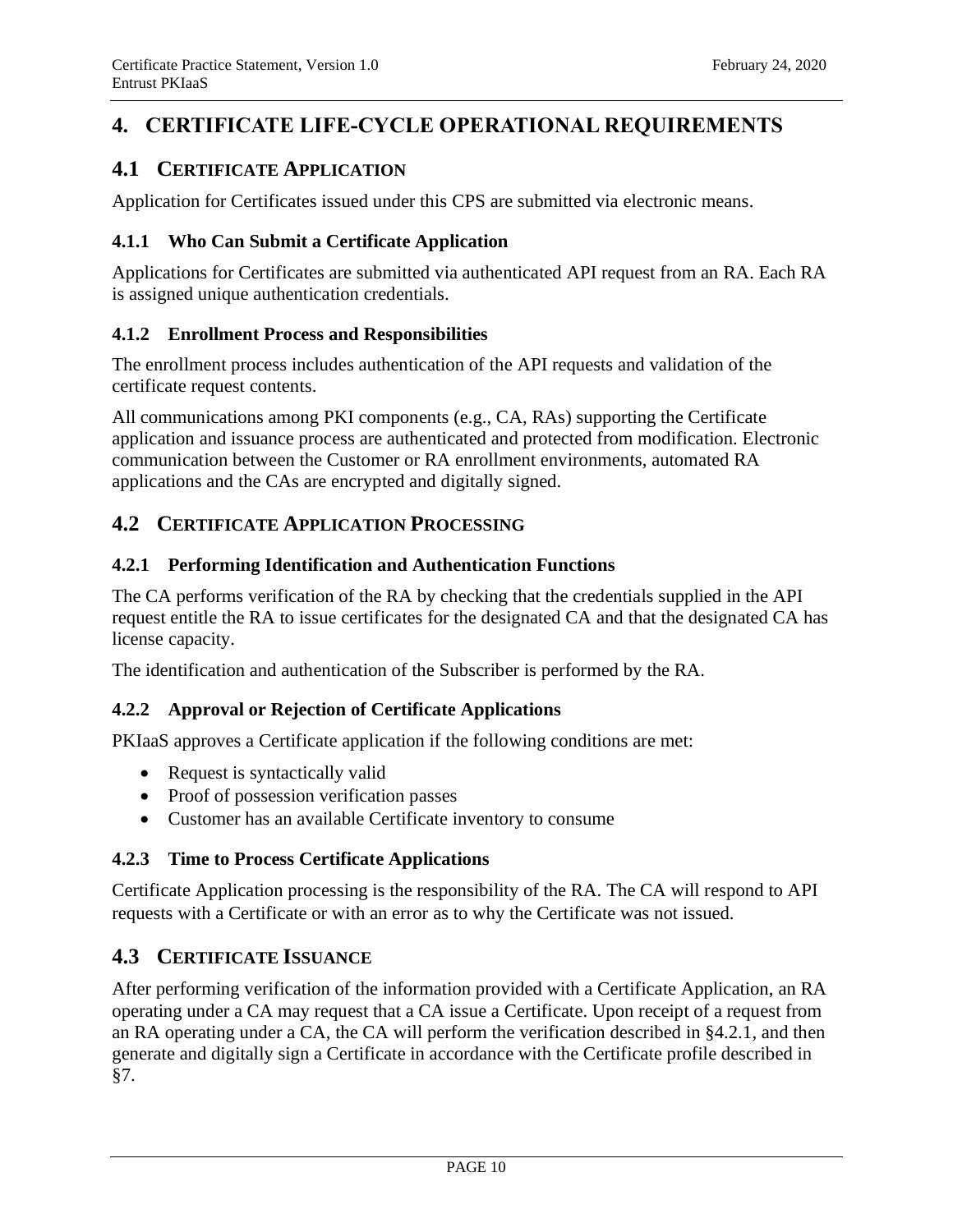#### **4.3.1 CA Actions during Certificate Issuance**

Upon receiving the issuance API request, the CA verifies the integrity of the information in the Certificate request, builds and signs a Certificate, and returns the Certificate in the API response to the API requestor (RA).

The CA will not issue any Certificates with validity period that exceeds the validity period of the corresponding Issuing CA Certificate.

#### **4.3.2 Notification to Subscriber by the CA of Issuance of Certificate**

Notification to Subscriber is the responsibility of the RA.

## <span id="page-14-0"></span>**4.4 CERTIFICATE ACCEPTANCE**

#### **4.4.1 Conduct Constituting Certificate Acceptance**

No stipulation.

#### **4.4.2 Publication of the Certificate by the CA**

The CA will provide the Certificate to the RA through an API response.

#### **4.4.3 Notification of Certificate Issuance by the CA to Other Entities**

The CA does not provide notification of Certificate issuance to other entities.

## <span id="page-14-1"></span>**4.5 KEY PAIR AND CERTIFICATE USAGE**

#### **4.5.1 Subscriber Private Key and Certificate Usage**

The Customer is responsible for how Subscriber Private Keys and Certificates are used.

#### **4.5.2 Relying Party Public key and Certificate Usage**

PKIaaS provides Certificate status in accordance with this CPS. Relying Party Public key and Certificate usage is outside the scope of this CPS.

#### <span id="page-14-2"></span>**4.6 CERTIFICATE RENEWAL**

#### **4.6.1 Circumstance for Certificate Renewal**

Responsibility of the RA.

#### **4.6.2 Who May Request Renewal**

Responsibility of the RA.

#### **4.6.3 Processing Certificate Renewal Requests**

Certificate renewal is processed the same as Certificate issuance.

## **4.6.4 Notification of New Certificate Issuance to Subscriber**

Notification to Subscriber is the responsibility of the RA.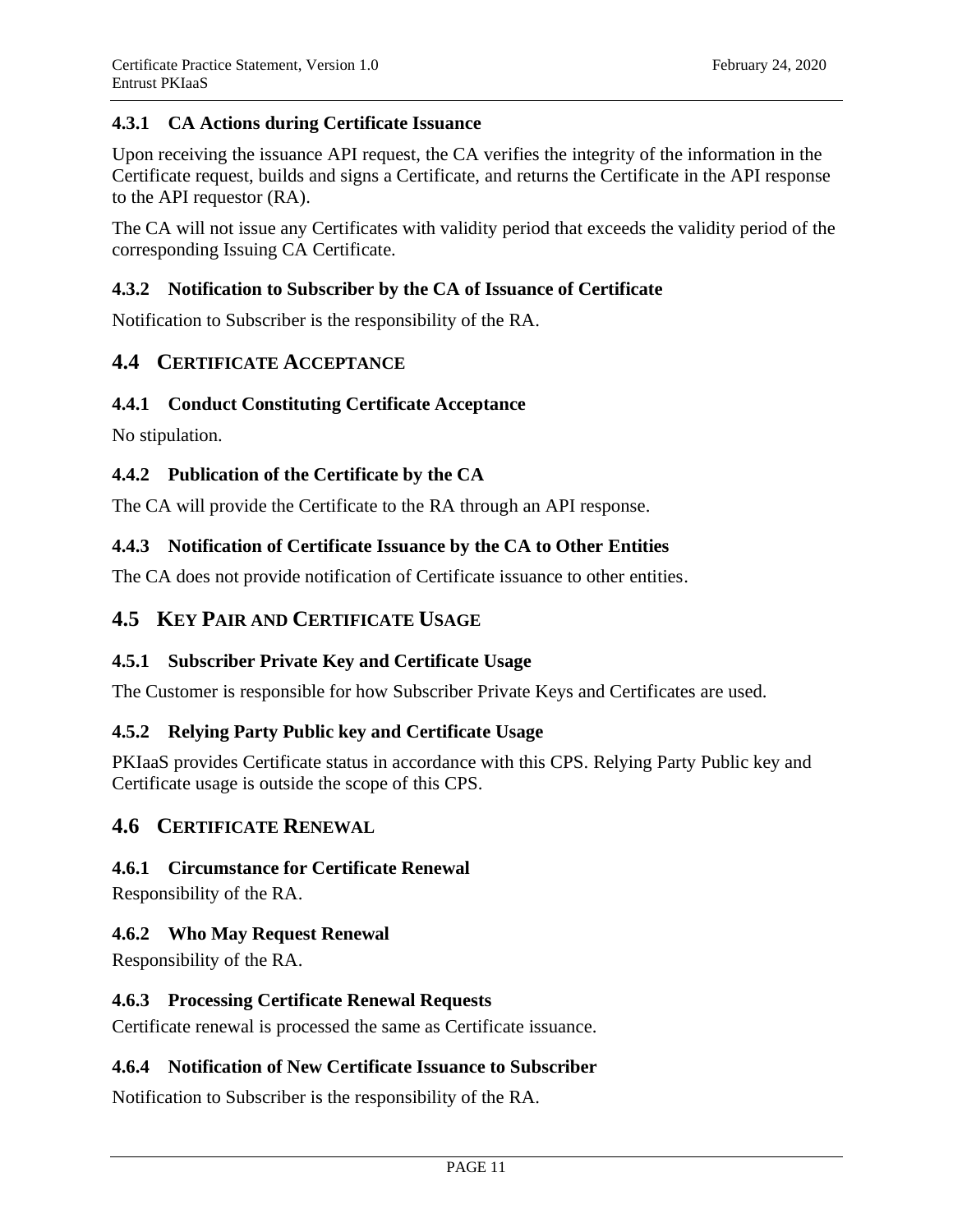## **4.6.5 Conduct Constituting Acceptance of a Renewal Certificate**

No stipulation.

#### **4.6.6 Publication of the Renewal Certificate by the CA**

The CA will provide the Certificate to the RA through an API response.

## **4.6.7 Notification of Certificate Issuance by the CA to Other Entities**

The CA does not provide notification of Certificate issuance to other entities.

## <span id="page-15-0"></span>**4.7 CERTIFICATE RE-KEY**

#### **4.7.1 Circumstance for Certificate Re-key**

A Subscriber should request a Certificate with a new Public Key if the Private Key is compromised or at the end of the lifecycle of the Key Pair.

## **4.7.2 Who May Request Certification of a New Public Key**

Responsibility of the RA.

## **4.7.3 Processing Certificate Re-keying Requests**

Certificate re-key is processed the same as Certificate issuance.

#### **4.7.4 Notification of New Certificate Issuance to Subscriber**

Notification to Subscriber is the responsibility of the RA.

## **4.7.5 Conduct Constituting Acceptance of a Re-keyed Certificate**

No stipulation.

## **4.7.6 Publication of the Rey-keyed Certificate by the CA**

The CA will provide the Certificate to the RA through an API response.

## **4.7.7 Notification of Certificate Issuance by the CA to Other Entities**

The CA does not provide notification of Certificate issuance to other entities.

## <span id="page-15-1"></span>**4.8 CERTIFICATE MODIFICATION**

Certificate modification is treated the same as issuance. The RA is responsible for submitting the modified CSR and for revoking the replaced certificate.

## <span id="page-15-2"></span>**4.9 CERTIFICATE REVOCATION AND SUSPENSION**

The CA will revoke a Certificate after receiving a valid revocation request from an RA operating under such CA.

#### **4.9.1 Circumstances for Revocation**

Revocation of CA Certificates may be performed by Entrust in the following circumstances.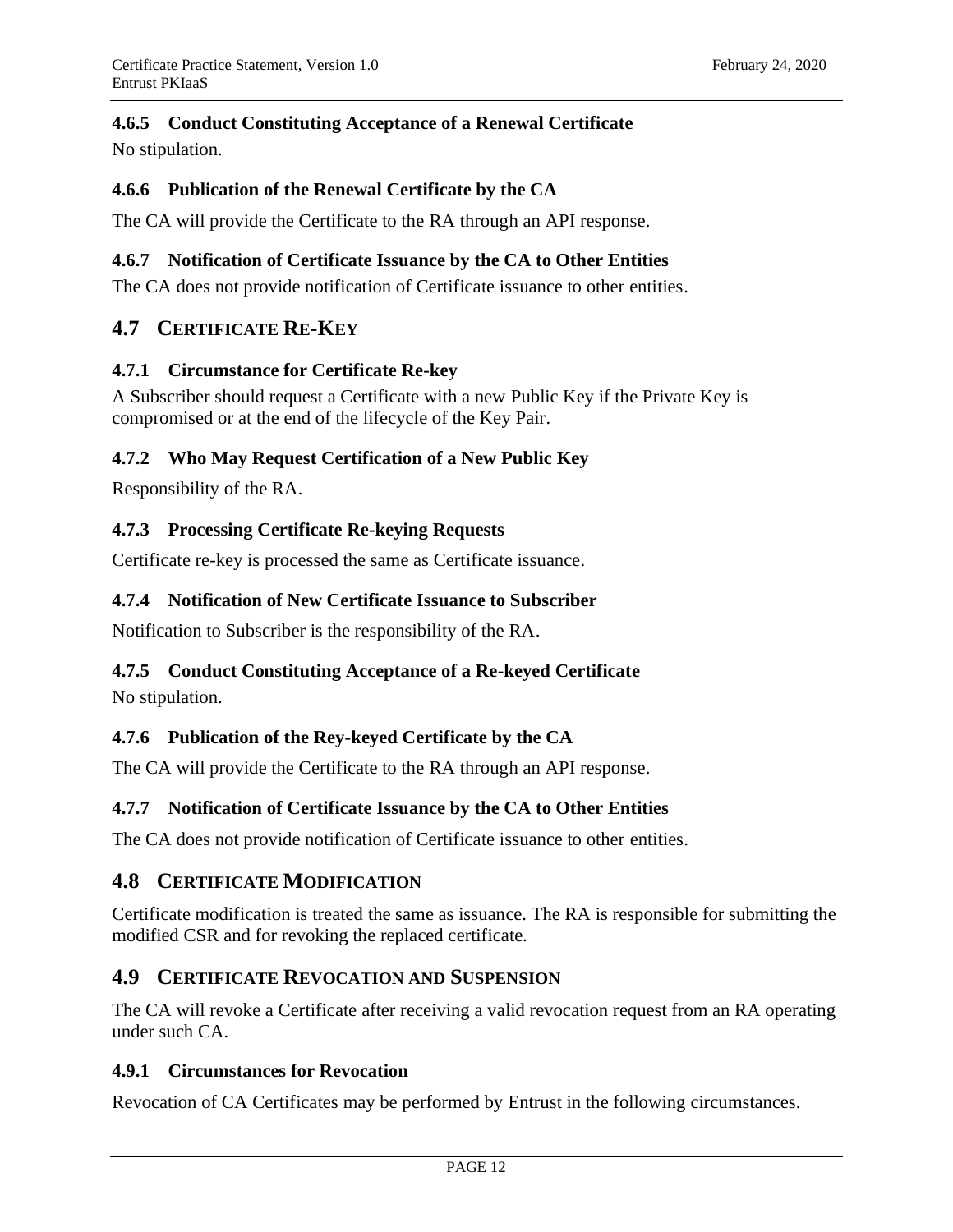- The RA requests for an Issuing Certificate to be revoked;
- The RA can be shown to have violated, or is suspected of violating, the requirements of this CPS or the Agreement;
- There is a suspected compromise of the associated private key; or
- When the Agreement with Entrust is terminated.

Revocation of Subscriber Certificates is to be performed when the RA requests for a Subscriber Certificate to be revoked.

#### **4.9.2 Who can Request Revocation of a Certificate**

The RA may request revocation of any Certificates issued.

It is the responsibility of the RA to handle Subscriber requests for Certificate revocation.

#### **4.9.3 Procedure for Revocation Request**

The RA shall request revocation of their Issuing CA Certificate, or of an individual Subscriber Certificate if the RA has a suspicion or knowledge of or a reasonable basis for believing that of any of the following events have occurred:

- 1. Compromise of the Certificates Private Key;
- 2. Knowledge that the original Certificate request was not authorized

The RA shall submit revocation requests to the CA via authenticated API.

#### **4.9.4 Certificate Revocation Grace Period**

CAs to not apply any grace period. Revocation requests are processed synchronously in sequence with the API request and response.

#### **4.9.5 Time Within Which CA Must Process The Revocation Request**

CAs will revoke Certificates upon receipt of a proper revocation request.

#### **4.9.6 Revocation Checking Requirement for Relying Parties**

It is recommended that Relying Parties implement revocation checking. The matter of how often new revocation data should be obtained is a determination to be made by the Relying Party, considering the risk, responsibility, and consequences for using a Certificate whose revocation status cannot be guaranteed.

#### **4.9.7 Revocation Lists Issuance Frequency**

CRLs for Certificates issued to Root and Issuing CAs will be issued at least once every twelve months or with 24 hours after revoking a CA Certificate. The next CRL update will not be more than twelve months from the last update.

CRLs for Subscriber Certificates will be issued within 15 minutes of receipt of a request for immediate publication from the RA through an authenticated API, and at least once every 24 hours. CRLs for Subscriber Certificates have a next CRL update of 7 days from the last update.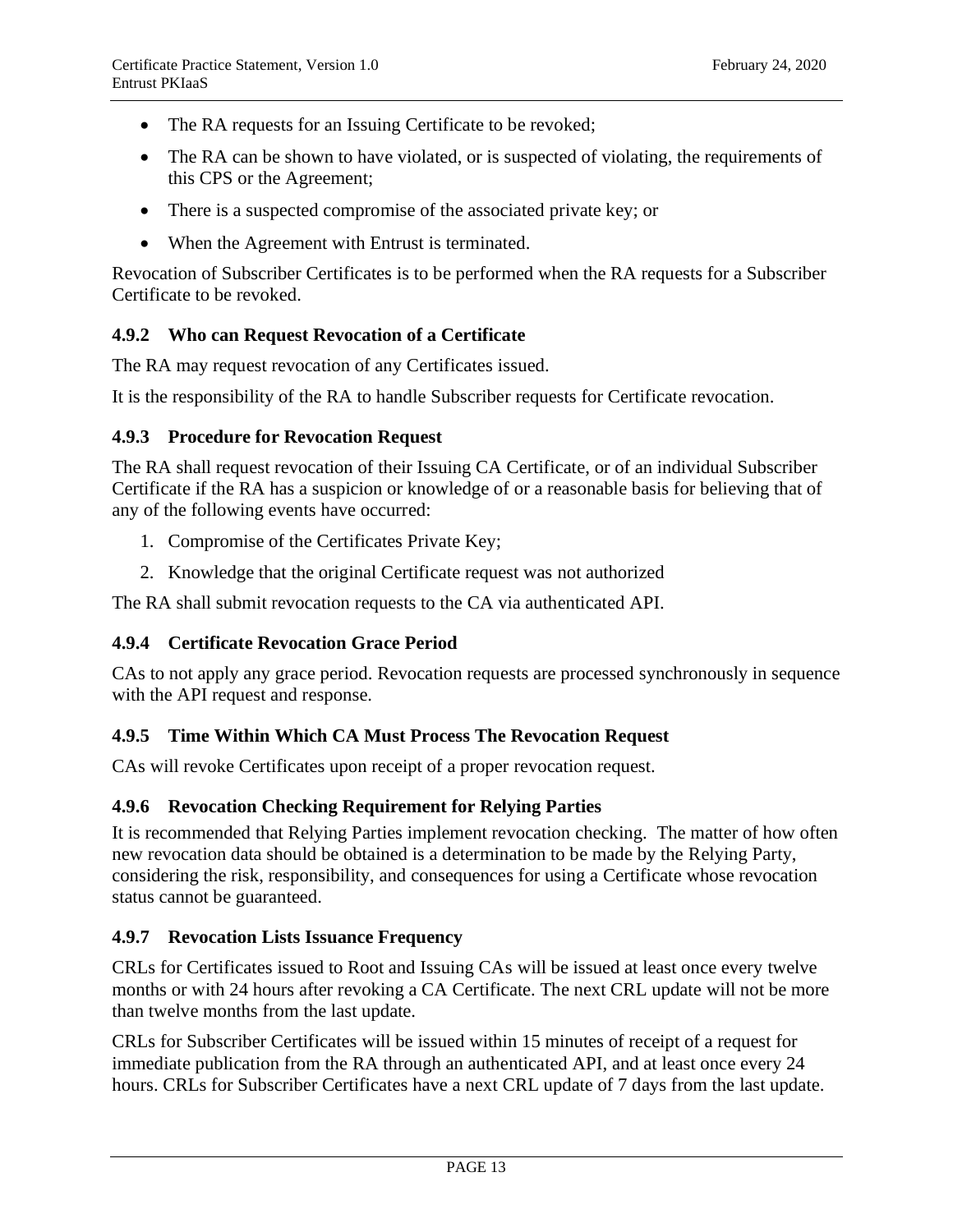## **4.9.8 Maximum Latency for CRLs**

CRLs are available within seconds of issuance. No delay is imposed between the issuance and publication of CRLs for caching or any other purpose.

## **4.9.9 On-line Revocation/Status Checking Availability**

On-line revocation/status checking of Certificates is available on a continuous basis by CRL and optionally OCSP.

#### **4.9.10 On-line Revocation Checking Requirements**

CAs support an OCSP capability using the GET and POST methods for Certificates issued in accordance with this CPS.

The CAs shall sign and make available OCSP as follows:

- 1. OCSP responses for Issuing CA Certificates are issued upon request.
- 2. OCSP responses for Subscriber Certificates are issued upon request.

If the OCSP responder receives a request for status of a Certificate serial number that is "unused", then the responder will not respond with a "good" status.

The on-line locations of the CRL and the OCSP response are included in the Certificate to support software applications that perform automatic Certificate status checking.

#### **4.9.11 Other Forms of Revocation Advertisements Available**

The CA does not provide any other forms of Certificate status.

#### **4.9.12 Special Requirements re: Key Compromise**

If an RA suspects, knows, or is informed of Private Key compromise, then the RA is required to take necessary steps to revoke the Certificate, immediately stop using such Certificate, and remove such Certificate from any devices and/or software in which such Certificate has been installed.

#### **4.9.13 Circumstances for Suspension**

CA Certificates are never suspended.

Suspension of Subscriber Certificates is to be performed when the RA requests for a Subscriber Certificate to be suspended.

#### **4.9.14 Who Can Request Suspension**

The RA may request suspension of any Subscriber Certificates issued.

It is the responsibility of the RA to handle Subscriber requests for Certificate suspension.

#### **4.9.15 Procedure for Suspension Request**

The RA shall submit suspension requests to the CA via authenticated API.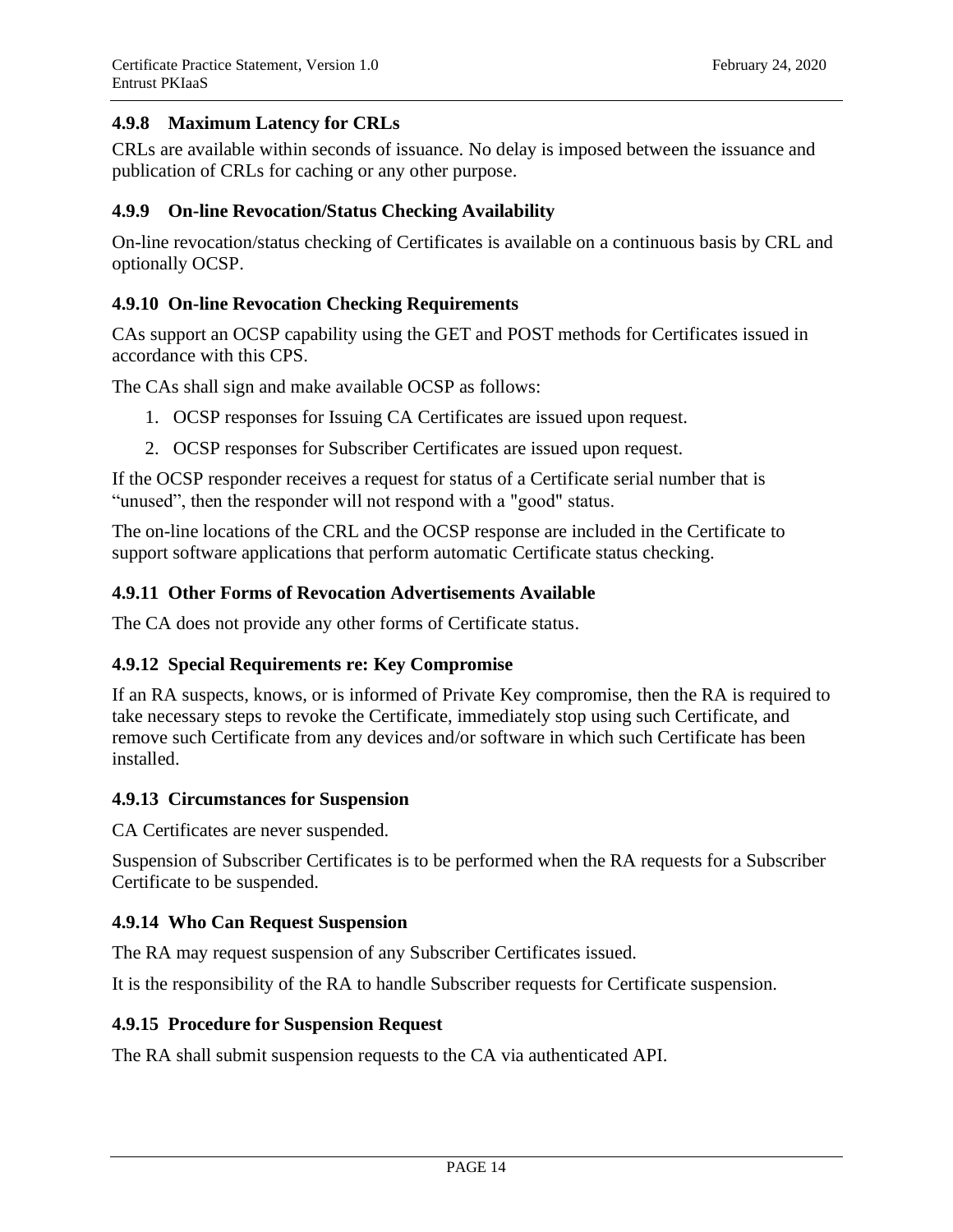## **4.9.16 Limits on Suspension Period**

There is no time limit on suspension.

## <span id="page-18-0"></span>**4.10 CERTIFICATE STATUS SERVICES**

#### **4.10.1 Operational Characteristics**

Revocation entries on a CRL or OCSP response are not removed until after the expiry date of the revoked Certificate.

#### **4.10.2 Service Availability**

The CA operates and maintains its CRL and OCSP capability with resources sufficient to provide a response time of ten seconds or less under normal operating conditions. Certificate status services are available on a continuous basis.

#### **4.10.3 Optional Features**

No stipulation.

## <span id="page-18-1"></span>**4.11 END OF SUBSCRIPTION**

End of subscription is addressed in the Agreement.

## <span id="page-18-2"></span>**4.12 KEY ESCROW AND RECOVERY**

CA and Subscriber key escrow are not supported. Subscriber key recovery is not supported.

CA keys are securely stored on HSMs for high availability and disaster recovery.

## **4.12.1 Key Escrow and Recovery Policy and Practices**

CA Keys can be recovered from an HSM backup.

## **4.12.2 Session Key Encapsulation and Recovery Policy and Practices**

No stipulation.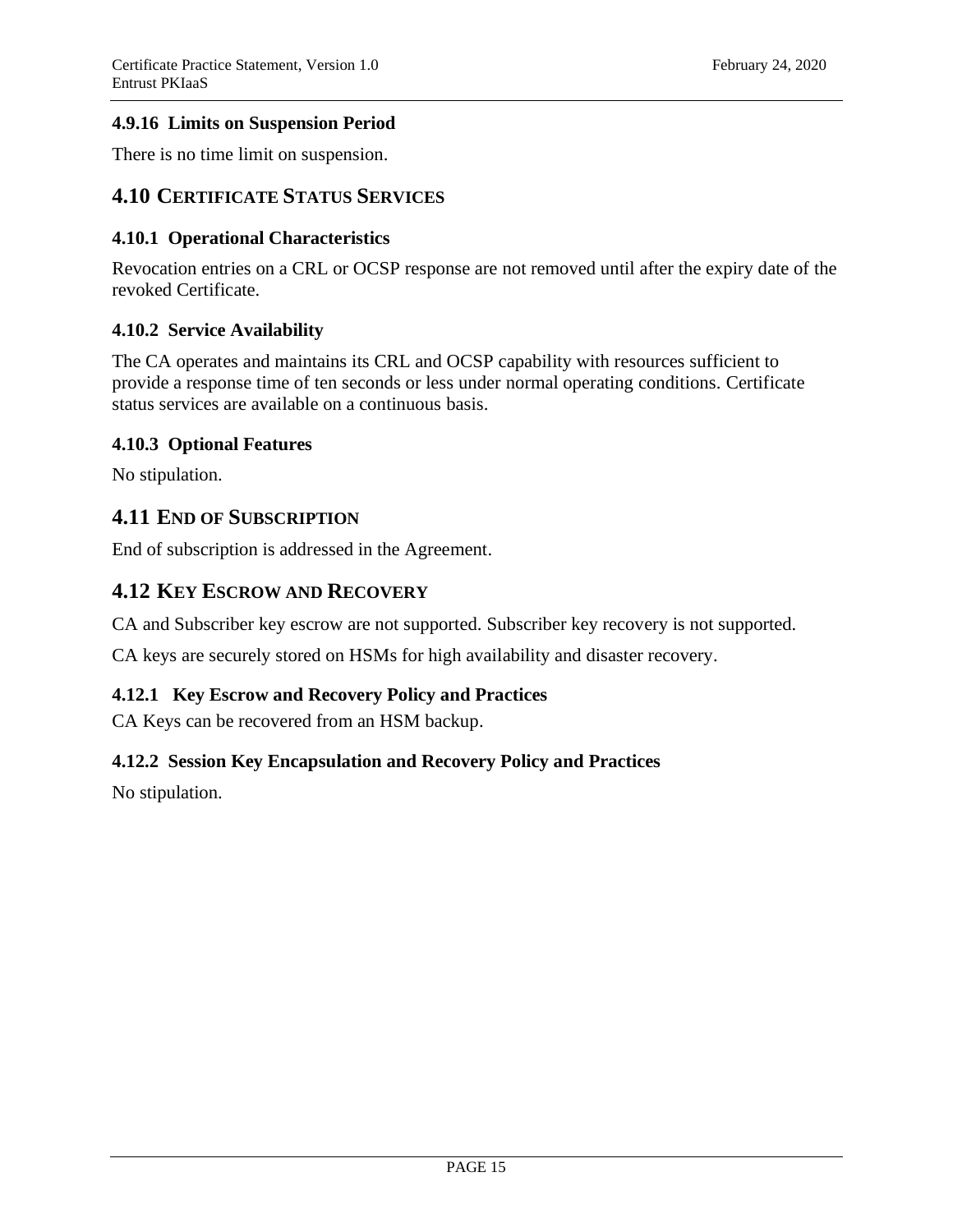## <span id="page-19-0"></span>**5. MANAGEMENT, OPERATIONAL AND PHYSICAL CONTROLS**

## <span id="page-19-1"></span>**5.1 PHYSICAL SECURITY CONTROLS**

## **5.1.1 Site Location and Construction**

The computing facilities that host the CA Cryptographic Module and Activation Data are located in Entrust Tier III, SSAE-18 datacenters. Access to these facilities is restricted to personnel in Trusted Roles.

The computing facilities that host the Certificate issuance, revocation and status service components are provided by one or more Public Clouds. The physical security controls imposed on components residing within a Public Cloud are outside the scope of this CPS.

## **5.1.2 Physical Access**

The room containing the CA key material is designated a two (2) person zone, and controls are used to prevent a person from being in the room alone. Alarm systems are used to notify security personnel of any violation of the rules for access to a CA.

## **5.1.3 Power and Air Conditioning**

The CA key material is hosted in Tier III datacenters. The security zone is equipped with:

- Filtered, conditioned, power connected to an appropriately sized UPS and generator;
- Heating, ventilation, and air conditioning appropriate for a commercial data processing facility; and
- Emergency lighting.

The environmental controls conform to local standards and are appropriately secured to prevent unauthorized access and/or tampering with the equipment. Temperature control alarms and alerts are activated upon detection of threatening temperature conditions.

## **5.1.4 Water Exposures**

The CA key material is hosted in Tier III datacenters and is not in danger of exposure to water. No liquid, gas, exhaust, etc. pipes traverse the controlled space other than those directly required for the area's HVAC system and for the pre-action fire suppression system. Water pipes for the pre-action fire suppression system are only filled on the activation of multiple fire alarms.

## **5.1.5 Fire Prevention and Protection**

The CA key material is hosted in Tier III datacenters equipped with fire suppression mechanisms. The facility is fully wired for fire detection, alarm and suppression. Routine, frequent inspections of all systems are made to assure adequate operation.

## **5.1.6 Media Storage**

All media is stored away from sources of heat and from obvious sources of water or other obvious hazards. Electromagnetic media (e.g. tapes) are stored away from obvious sources of strong magnetic fields. Media that contains audit, archive, or backup information are duplicated and stored in a location separate from the CA.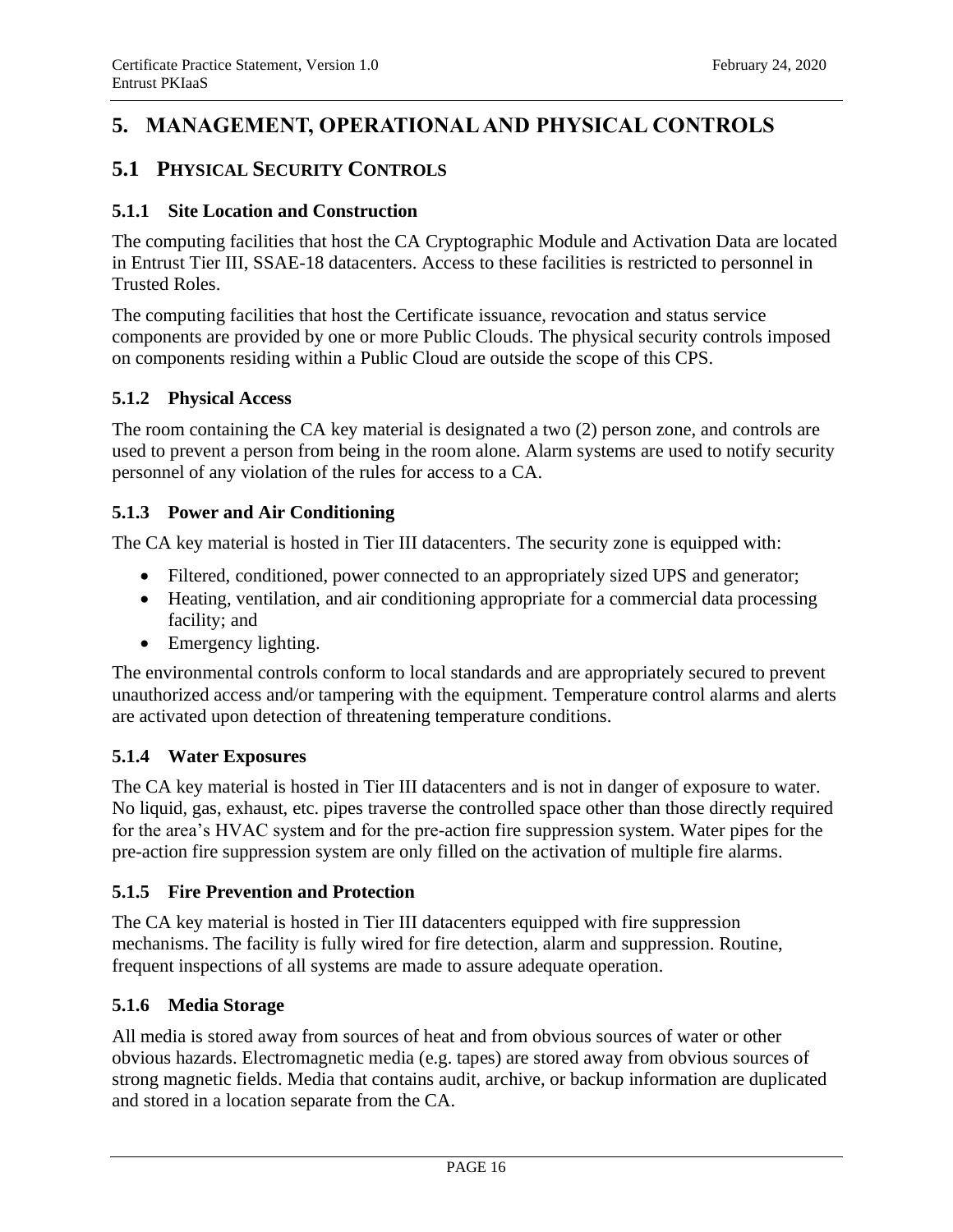## **5.1.7 Waste Disposal**

Waste containing sensitive information shall be destroyed, such that the information is unrecoverable, prior to disposal. Media used to store sensitive data shall be destroyed, such that the information is unrecoverable, prior to disposal.

## **5.1.8 Off-Site Backup**

Backups of the CA key material and CA databases, sufficient to recover from system failure, shall be made on a periodic schedule in accordance with disaster recovery requirements in section 5.7.

## <span id="page-20-0"></span>**5.2 PROCEDURAL CONTROLS FOR THE CA**

## **5.2.1 Trusted Roles**

Personnel in Trusted Roles will not be assigned other responsibilities that conflict with their operational responsibilities for the CA. The privileges assigned to personnel in Trusted Roles will be limited to the minimum required to carry out their assigned duties.

## **5.2.2 Number of Persons Required Per Task**

The CA Private Keys are backed up, stored, and recovered only by personnel in Trusted Roles using dual control in a physically secured environment.

## **5.2.3 Identification and Authentication for Each Role**

An individual performing a Trusted Role shall identify and authenticate their identity before being permitted to perform any actions or responsibilities associated with that Trusted Role.

## **5.2.4 Roles Requiring Separation of Duties**

Personnel in Trusted Roles with the ability to deploy to or access the PKIaaS production systems do not have the ability to commit CA software code. Development team members with the ability to commit code do not have the ability to deploy to or access PKIaaS production systems.

## <span id="page-20-1"></span>**5.3 PERSONNEL CONTROLS**

## **5.3.1 Qualifications, Experience, and Clearance Requirements**

Personnel in Trusted Roles must undergo background investigations and must be trained for their specific role.

## **5.3.2 Background Check Procedures**

Background checks are conducted as per the Entrust hiring processes.

## **5.3.3 Training Requirements**

Personnel in Trusted Roles will receive training. Training will be conducted in the following areas:

• CA security principles and mechanisms;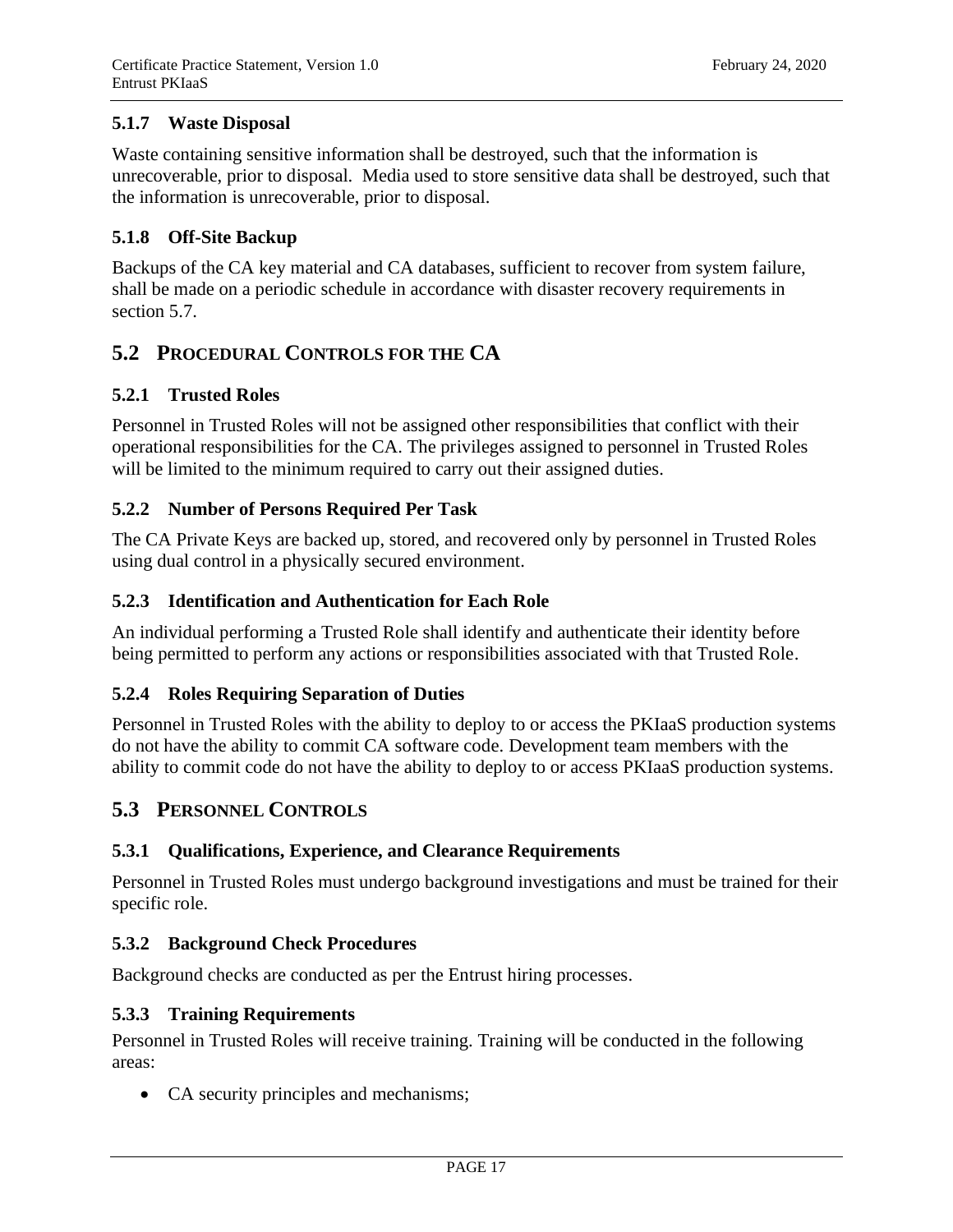- PKI duties they are expected to perform;
- Disaster recovery and business continuity procedures; and
- Stipulations of this CPS.

#### **5.3.4 Retraining Frequency and Requirements**

No stipulation.

#### **5.3.5 Job Rotation Frequency and Sequence**

No stipulation.

## **5.3.6 Sanctions for Unauthorized Actions**

No stipulation.

#### **5.3.7 Contracting Personnel Requirements**

Contractor personnel employed to perform functions pertaining to the CA must meet applicable requirements as set forth in this CPS.

#### **5.3.8 Documentation Supplied to Personnel**

No stipulation.

## <span id="page-21-0"></span>**5.4 AUDIT LOGGING PROCEDURES**

#### **5.4.1 Types of Events Recorded**

Significant security events in the CAs are automatically time-stamped and recorded as audit logs. Audit logs are archived periodically. Where these events cannot be electronically logged, the CA shall supplement electronic audit logs with physical logs as necessary.

The foregoing record requirements include, but are not limited to, an obligation to record the following events:

- CA Certificate key lifecycle events, including:
	- o CA Private Key generation, backup, storage, and recovery;
	- o CA certificate requests and CA certificate revocation;
	- o Cryptographic device lifecycle management events;
- Subscriber Certificate lifecycle management events, including:
	- o Certificate issuance requests and revocation requests;
		- o Issuance of Certificates;
		- o Revocation of Certificates;
		- o Generation of CRLs;
		- o OCSP requests and responses.
- Security events, including:
	- o Successful and unsuccessful PKI system access attempts;
	- o PKI and security system actions performed;
	- o Entries to and exits from the facility housing the CA key material.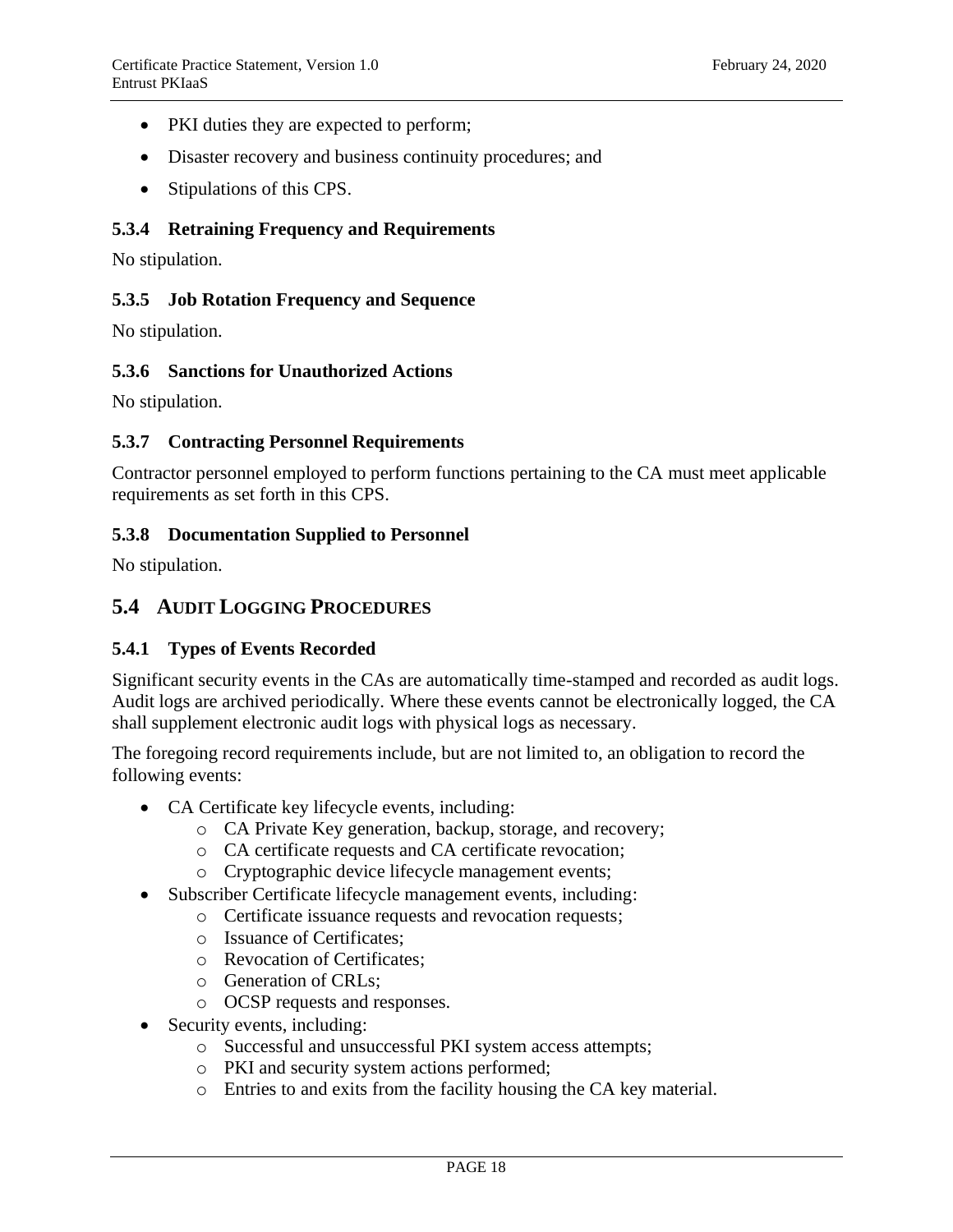## **5.4.2 Frequency of Processing Data**

The audit logs are continuously monitored by a Security Information and Event Management (SIEM) system. Policy violations and other significant events generate alerts that are reviewed by operations and security teams for malicious activity.

## **5.4.3 Retention Period for Security Audit Data**

The audit logs are retained on the PKI system for at least three months. Audit logs are periodically archived in accordance with section 5.5.

## **5.4.4 Protection of Security Audit Data**

Audit logs remain stored on the PKI systems until archived in accordance with section 5.5. Only Trusted Role personnel have access to the PKI systems.

## **5.4.5 Audit Log Backup Procedures**

Audit logs are periodically archived in accordance with section 5.5.

## **5.4.6 Audit Collection System**

Audit collection processes are integral to the system and cover its entire time of deployment. Should it become apparent that an automated audit system has failed, the Operational Authority will be notified and consider suspending operation until the audit capability can be restored.

#### **5.4.7 Notification to Event-Causing Subject**

No stipulation.

## **5.4.8 Vulnerability Assessments**

Risk assessment is performed annually that:

- 1. (i) Identifies foreseeable internal and external threats that could result in unauthorized access, disclosure, misuse, alteration, or destruction of any Certificate data or Certificate management processes;
- 2. (ii) Assesses the likelihood and potential damage of these threats, taking into consideration the sensitivity of the Certificate data and Certificate management processes; and
- 3. (iii) Assesses the sufficiency of the policies, procedures, information systems, technology, and other arrangements that the CA has in place to counter such threats.

Based on the risk assessment, a security plan is developed, implemented, and maintained consisting of security procedures, measures, and products designed to achieve the objectives set forth above and to manage and control the risks identified during the risk assessment. The security plan includes administrative, organizational, technical, and physical safeguards appropriate to the sensitivity of the Certificate data and Certificate management processes. The security plan also takes into account then-available technology and the cost of implementing the specific measures, and implements a reasonable level of security appropriate to the harm that might result from a breach of security and the nature of the data to be protected.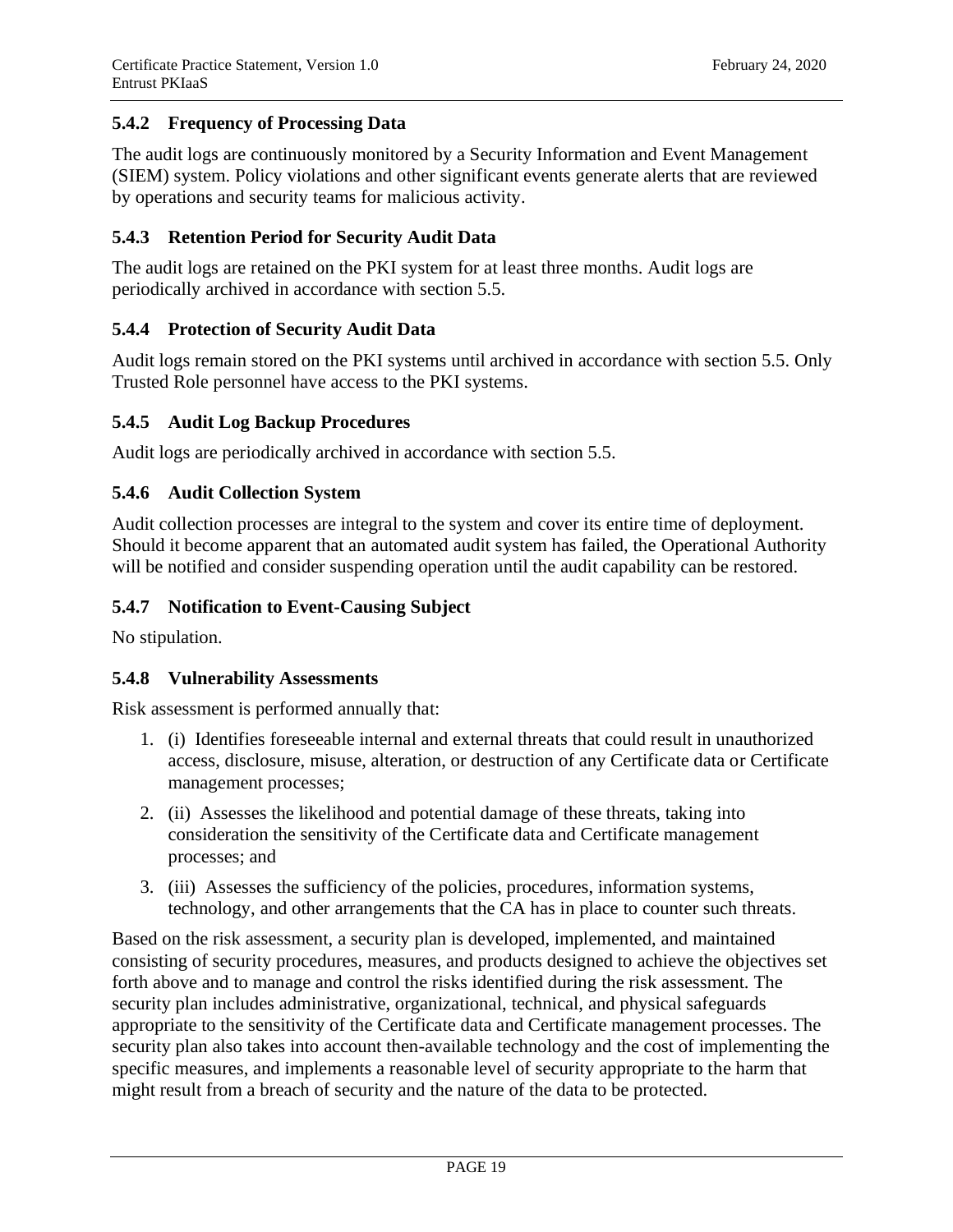## <span id="page-23-0"></span>**5.5 RECORDS ARCHIVAL**

#### **5.5.1 Types of Records Archived**

The audit logs, databases and revocation information for the CAs are archived, as well as data necessary to access or verify archive contents.

#### **5.5.2 Retention Period for Archive**

Archive data is retained by PKIaaS for a minimum of 2 years.

#### **5.5.3 Protection of Archive**

The archive data is stored in a two-person controlled safe located in a facility to which only Entrust-authorized personnel have access.

#### **5.5.4 Archive Backup Procedures**

No stipulation.

#### **5.5.5 Requirements for Time-Stamping of Records**

No stipulation.

#### **5.5.6 Archive Collection System**

Archive data will be collected as part of the routine system backup procedures, along with manual storage of physical materials such as cryptographic modules and datacenter access logs.

#### **5.5.7 Procedures to Obtain and Verify Archive Information**

No stipulation.

## <span id="page-23-1"></span>**5.6 KEY CHANGEOVER**

CAs will not be re-keyed. CA key pairs will be retired from service at the end of their respective lifetimes as defined in §6.3. New CA key pairs will be created as required to support the continuation of CA Services. Each CA will continue to publish CRLs signed with the original key pair until all Certificates issued using that original key pair have expired.

## <span id="page-23-2"></span>**5.7 COMPROMISE AND DISASTER RECOVERY**

#### **5.7.1 Incident and Compromise Handling Procedures**

The disaster recovery plan addresses the following:

- (i) the conditions for activating the plans
- (ii) resumption procedures
- (iii) a maintenance schedule for the plan
- (iv) awareness and education requirements
- (v) the responsibilities of the individuals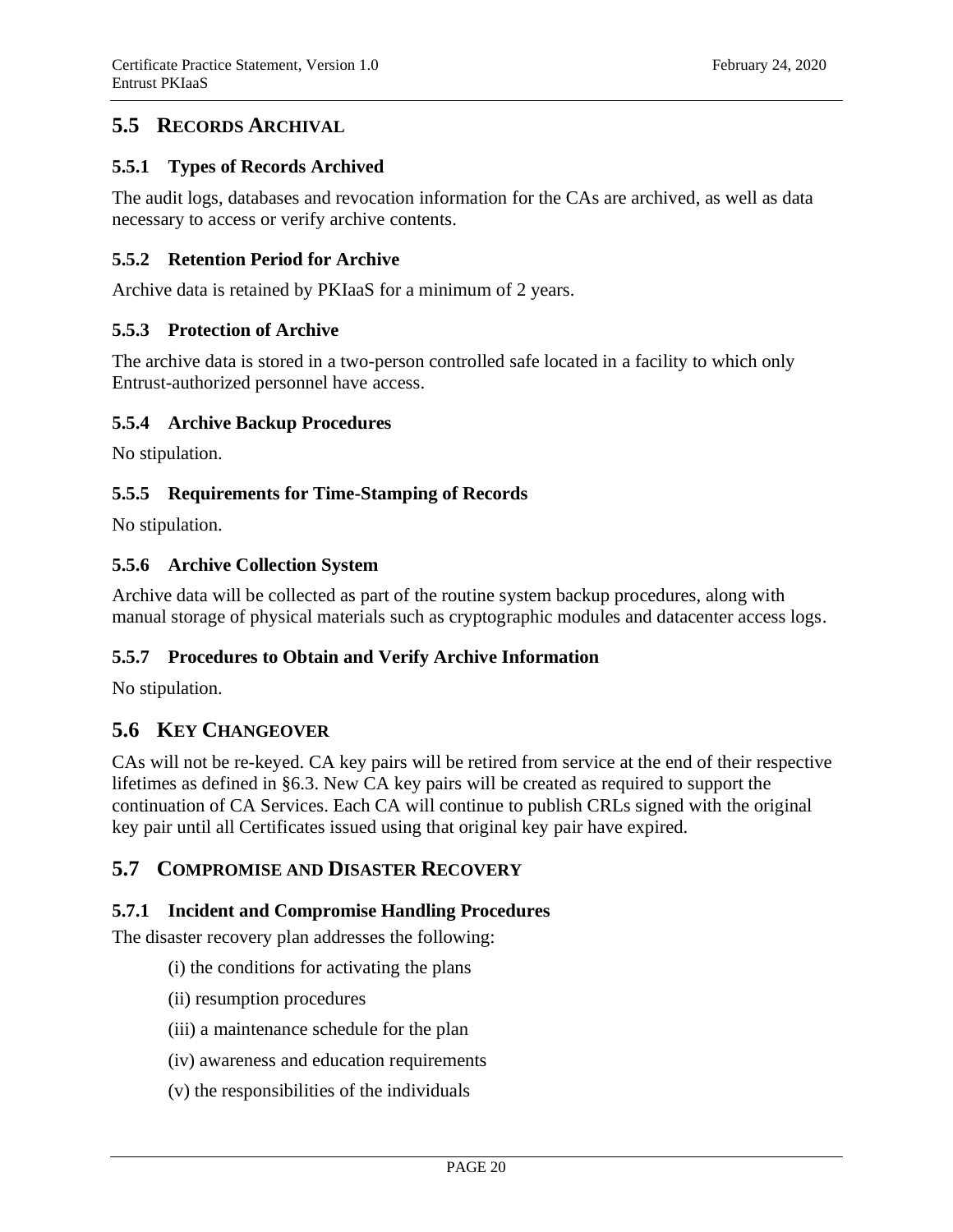(vi) recovery point objective (RPO) of fifteen minutes

(vii) recovery time objective (RTO) of 24 hours for essential CA operations which include Certificate revocation, and issuance of Certificate revocation status

(viii) testing of recovery plans

In order to mitigate the event of a disaster, the CAs have implemented the following:

(ix) two datacenters with highly-available HSMs and secure on-site and off-site storage of backup HSMs containing copies of all CA Private Keys

(x) secure on-site and off-site storage of all requisite activation materials

(xi) database replication between primary and secondary regions

(xii) daily database backups within both the primary and secondary regions

(xiii) weekly backup of critical data to a secure off-site storage facility

- (xiv) secure off-site storage of disaster recovery plan and disaster recovery procedures
- (xv) environmental controls as described in §5.1

Entrust has implemented physical datacenters near Dallas, TX and Denver, CO. Cloud-based components utilize multiple availability zones for high availability and a secondary region for disaster recovery.

Entrust requires rigorous security controls to maintain the integrity of the CAs. The compromise of the Private Key used by a CA is viewed by Entrust as being very unlikely; however, Entrust has policies and procedures that will be employed in the event of such a compromise. At a minimum, all RAs will be informed as soon as practicable of such a compromise. Certificates signed by the compromised CA will be revoked.

## **5.7.2 Computing Resources, Software, and/or Data are Corrupted**

No stipulation.

#### **5.7.3 Entity Private Key Compromise Procedures**

In the event of a compromised RA credential, the credential is revoked. Subscriber Certificates issued during the compromise are also revoked. If the time of the compromise cannot be determined, all Subscriber Certificates are revoked.

#### **5.7.4 Business Continuity Capabilities After a Disaster**

No stipulation.

## <span id="page-24-0"></span>**5.8 CA TERMINATION**

In the event of termination because the Customer has terminated service, new Customer issuance and revocation operations will be rejected and publication of certificate status will cease.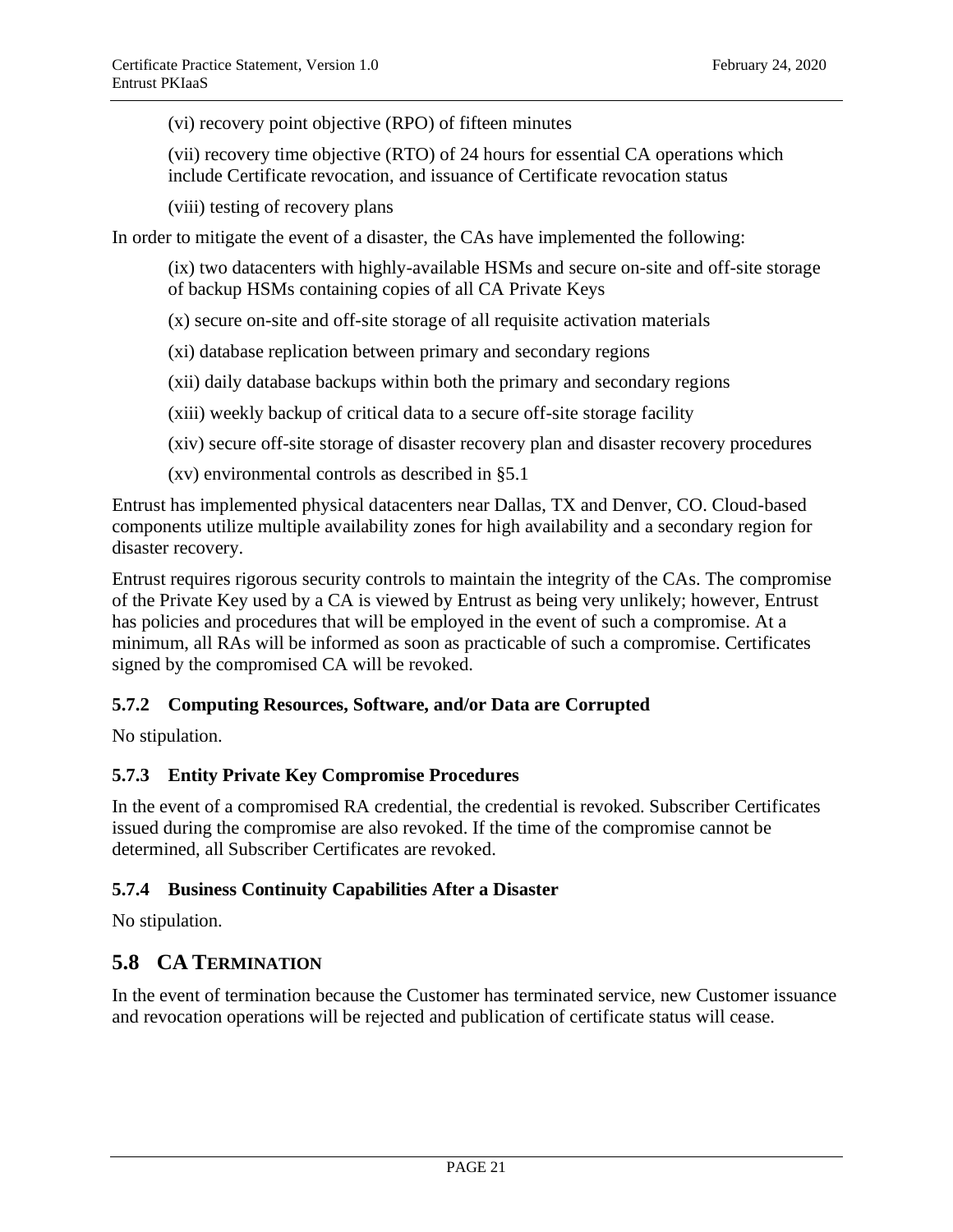## <span id="page-25-0"></span>**6. TECHNICAL SECURITY CONTROLS**

## <span id="page-25-1"></span>**6.1 KEY PAIR GENERATION**

#### **6.1.1 CA Key Pair Generation and Installation**

#### **6.1.1.1 CA Key Pair Generation**

An API based, automated, documented process to generate CA key pairs is executed at the request of the RA.

The CA system will perform the following when generating a CA Key Pair:

- (i) Generate the CA Key Pair in a physically secured environment;
- (ii) Generate the CA Key Pair within hardware cryptographic modules meeting the applicable requirements of §6.2.11;
- (iii) Log its CA Key Pair generation activities; and
- (iv) Maintain effective controls to provide reasonable assurance that the Private Key was generated and protected in conformance with the procedures described in this CPS.

#### **6.1.1.2 Subscriber Key Pair Generation**

No stipulation, as the Subscriber Key Pair is generated by the Subscriber.

#### **6.1.2 Key Delivery to Subscriber**

Not applicable as the Subscriber Key Pair is generated by the Subscriber.

## **6.1.3 Public Key Delivery to Certificate Issuer**

Subscriber Public Keys are delivered to the CA in a Certificate Signing Request as part of the Certificate Application process.

## **6.1.4 CA Public Key Delivery to Relying Parties**

The CA Public Keys are provided to the Relying Parties by the RA.

#### **6.1.5 Key Sizes**

For CA and Subscriber Certificates, the key sizes supported are:

| RSA $4096 -$ as of April 2021 |
|-------------------------------|
| RSA $3072$ – as of April 2021 |
| RSA 2048                      |

## **6.1.6 Public Key Parameters Generation and Quality Checking**

For RSA public keys, CAs shall confirm that the value of the public exponent is an odd number equal to 3 or more. Additionally, the public exponent will be in the range between  $2^{16}+1$  and  $2^{256}$ -1. The modulus will also have the following characteristics: an odd number, not the power of a prime, and have no factors smaller than 752.

## **6.1.7 Key Usage Purposes**

No stipulation.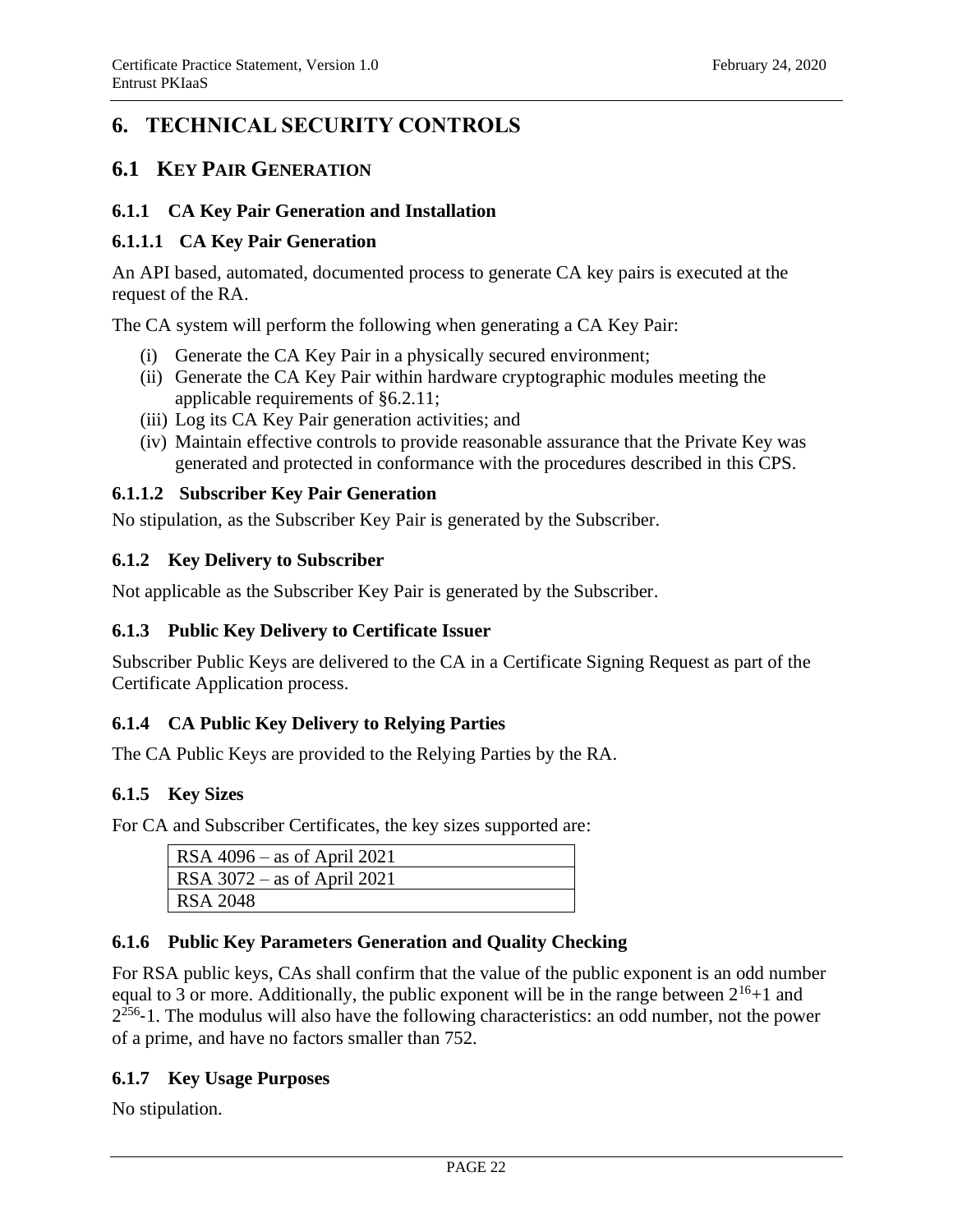## <span id="page-26-0"></span>**6.2 PRIVATE KEY PROTECTION**

## **6.2.1 Cryptographic Module Standards and Control**

CA Private Keys must be stored and protected on cryptographic modules that meet or exceed the requirements as defined in §6.2.11. CA Private Keys on cryptographic modules are held in secure facilities.

## **6.2.2 CA Private Key Multi-Person Control**

A minimum of two-person control will be established on the activation and backup of any CA Private Key, and may be implemented as a combination of technical and procedural controls. Persons involved in management and use of the CA Private Keys shall be Trusted Roles.

## **6.2.3 Private Key Escrow**

CA Private Keys are not escrowed.

## **6.2.4 Private Key Backup**

All copies of the CA's Private Key shall be protected in the same manner as the original.

#### **6.2.5 Private Key Archival**

CA Private Keys are not archived.

#### **6.2.6 Private Key Transfer into or from Cryptographic Module**

CA Private Keys shall be generated by and secured in a cryptographic module. Private Keys are backed up and restored to multiple HSMs to provide high availability and disaster recovery, while remaining secured within the boundary of the cryptographic module.

## **6.2.7 Private Key Storage on Cryptographic Module**

CA Private Keys are stored and secured on a cryptographic module as defined in §6.2.11.

## **6.2.8 Method of Activating Private Keys**

CA Private Keys are activated upon generation and available for automated signing of revocation data and RA-initiated certificate signing.

#### **6.2.9 Private Key Deactivation Methods**

CA Private Keys will be deactivated upon termination of service.

## **6.2.10 Private Signature Key Destruction Method**

No stipulation.

#### **6.2.11 Cryptographic Module Rating**

CA Key Pairs are generated and protected on a cryptographic module that is compliant to at least FIPS 140-2 Level 3 certification standards.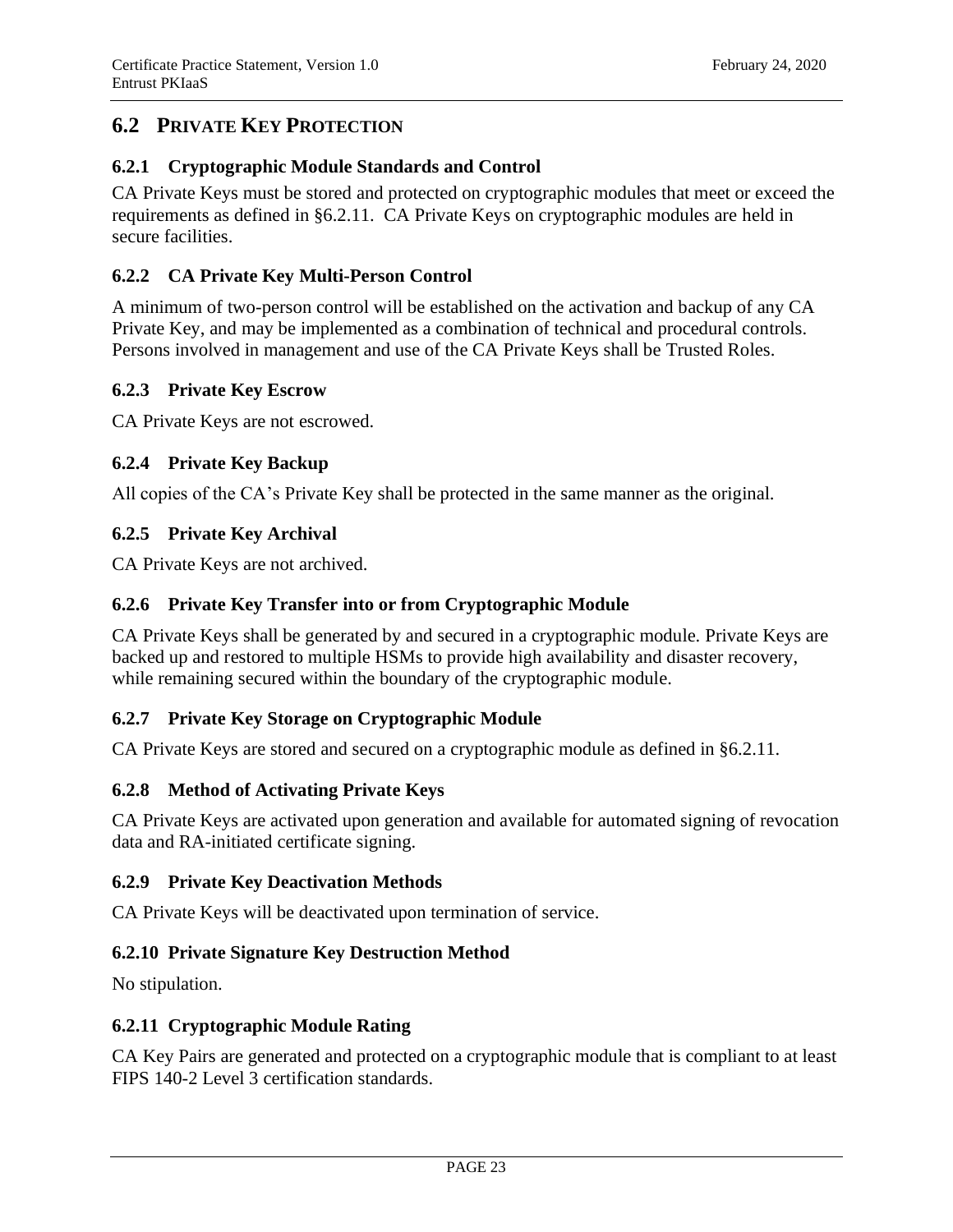## <span id="page-27-0"></span>**6.3 OTHER ASPECTS OF KEY-PAIR MANAGEMENT**

#### **6.3.1 Public Key Archival**

CA public keys are archived in accordance with Section 5.5.

#### **6.3.2 Certificate Operational Periods and Key Pair Usage Periods**

CA Certificate Key Pairs are not reused and therefore are valid for the life of the Certificate, up to, but no more than, 20 years.

There is no stipulation in the usage period of Subscriber certificate key pairs.

Certificate operational (validity) periods are defined in Appendix A.

## <span id="page-27-1"></span>**6.4 ACTIVATION DATA**

#### **6.4.1 Activation Data Generation and Installation**

CA Private Key activation data is generated by Trusted Role personnel under two person control, in accordance with the methods provided by the HSM. If the activation data must be transmitted, it is protected from tampering or disclosure and transmitted separately from the associated cryptographic module.

Activation data for RA private keys is transmitted via an appropriately protected channel, and out-of-band from the associated cryptographic module.

#### **6.4.2 Activation Data Protection**

Access to CA Private Key activation data is restricted to Trusted Role personnel. Physical storage of CA Private Key activation data is secured under two person control as described in section 5.1.2.

Protection of activation data for RA private keys is the responsibility of the RA.

#### **6.4.3 Other Aspects of Activation Data**

No stipulation.

## <span id="page-27-2"></span>**6.5 COMPUTER SECURITY CONTROLS**

#### **6.5.1 Specific Computer Security Technical Requirements**

The CA systems are physically secured as described in §5.1. The CA systems operate enforce identification and authentication of users. All Trusted Roles that are authorized to have access to the CAs are required to use hardware tokens in conjunction with a PIN or biometric to gain access to the physical room that contains the CA key material being used for such CAs.

#### **6.5.2 Computer Security Rating**

No stipulation.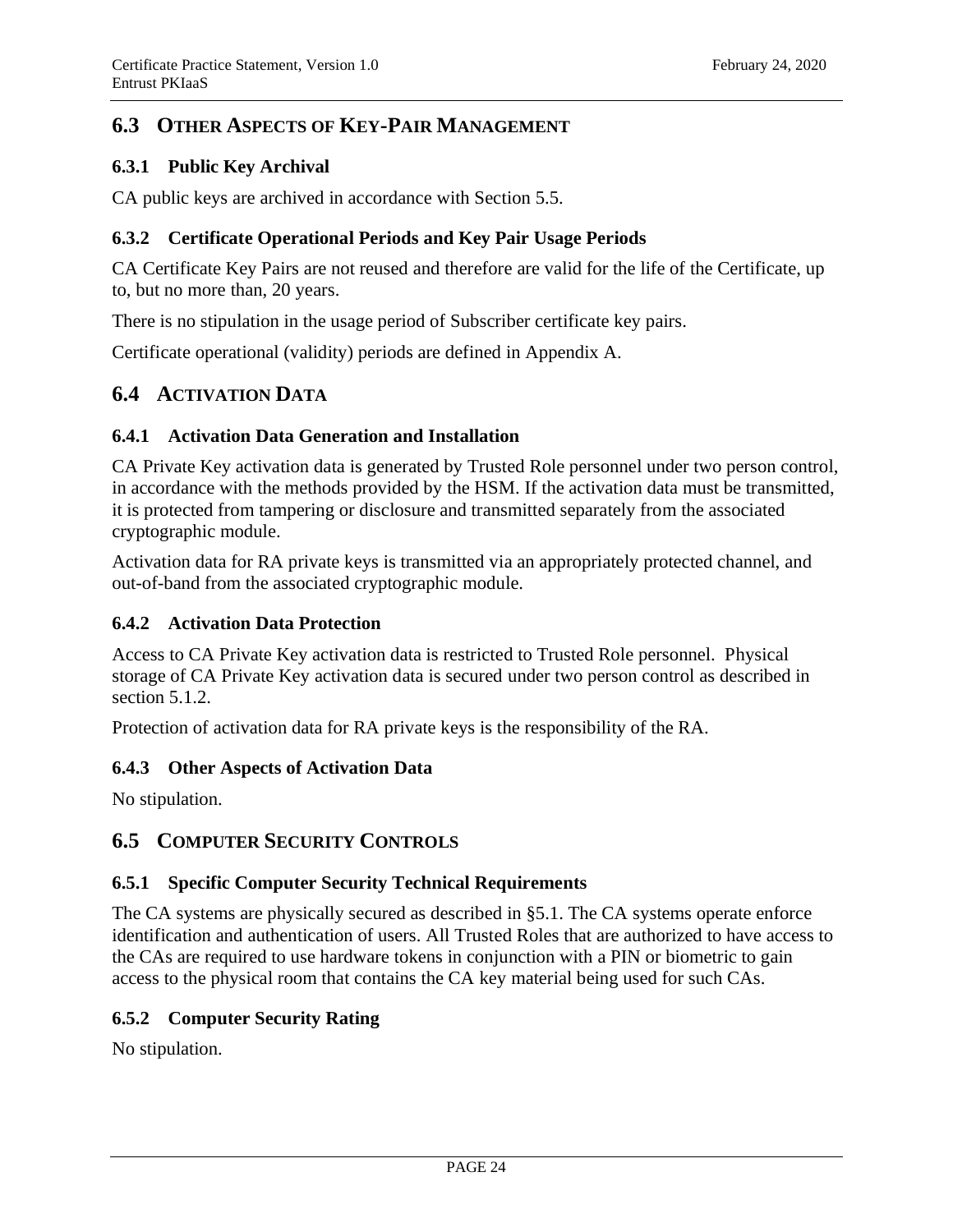## <span id="page-28-0"></span>**6.6 LIFE-CYCLE TECHNICAL CONTROLS**

#### **6.6.1 System Development Controls**

Systems developed by Entrust are deployed in accordance with Entrust software lifecycle development standards.

#### **6.6.2 Security Management Controls**

The configuration of the CA system as well as any modifications and upgrades shall be documented and controlled. Methods of detecting unauthorized modifications to the CA system and configuration are in place to ensure the integrity of the security software, firmware, and hardware for correct operation. A formal configuration and change management methodology is used for installation and ongoing maintenance of the CA system.

#### **6.6.3 Life Cycle Security Controls**

No stipulation.

## <span id="page-28-1"></span>**6.7 NETWORK SECURITY CONTROLS**

A network firewall must protect network access to the CA system. The network firewall limits services allowed to and from the CA system to those required to perform CA functions.

Protection of the CA system is provided against known network attacks. All unused network ports and services are turned off.

Any boundary control devices used to protect the network on which PKI systems are hosted deny all but the necessary services to the CA system.

The CA, network, and all connected ancillary equipment hosted and operated are scanned no less than once per month using recognized tools designed to detect network and system vulnerabilities. The scanning tools are updated prior to each scan with the latest vulnerability signatures. Scans are performed inside the environment, and from outside the environment to identify vulnerabilities that must be mitigated. Identified vulnerabilities are remediated in accordance with the Entrust security remediation standard and patch management standard.

All CA systems and all connected ancillary equipment hosted and operated by Entrust have active virus protection and mitigation as defined in the Entrust malware protection standard.

## <span id="page-28-2"></span>**6.8 TIME-STAMPING**

The CA will record the time of all issued Certificates and recorded transactions using the system clock time derived, and periodically corrected, from a recognized time source.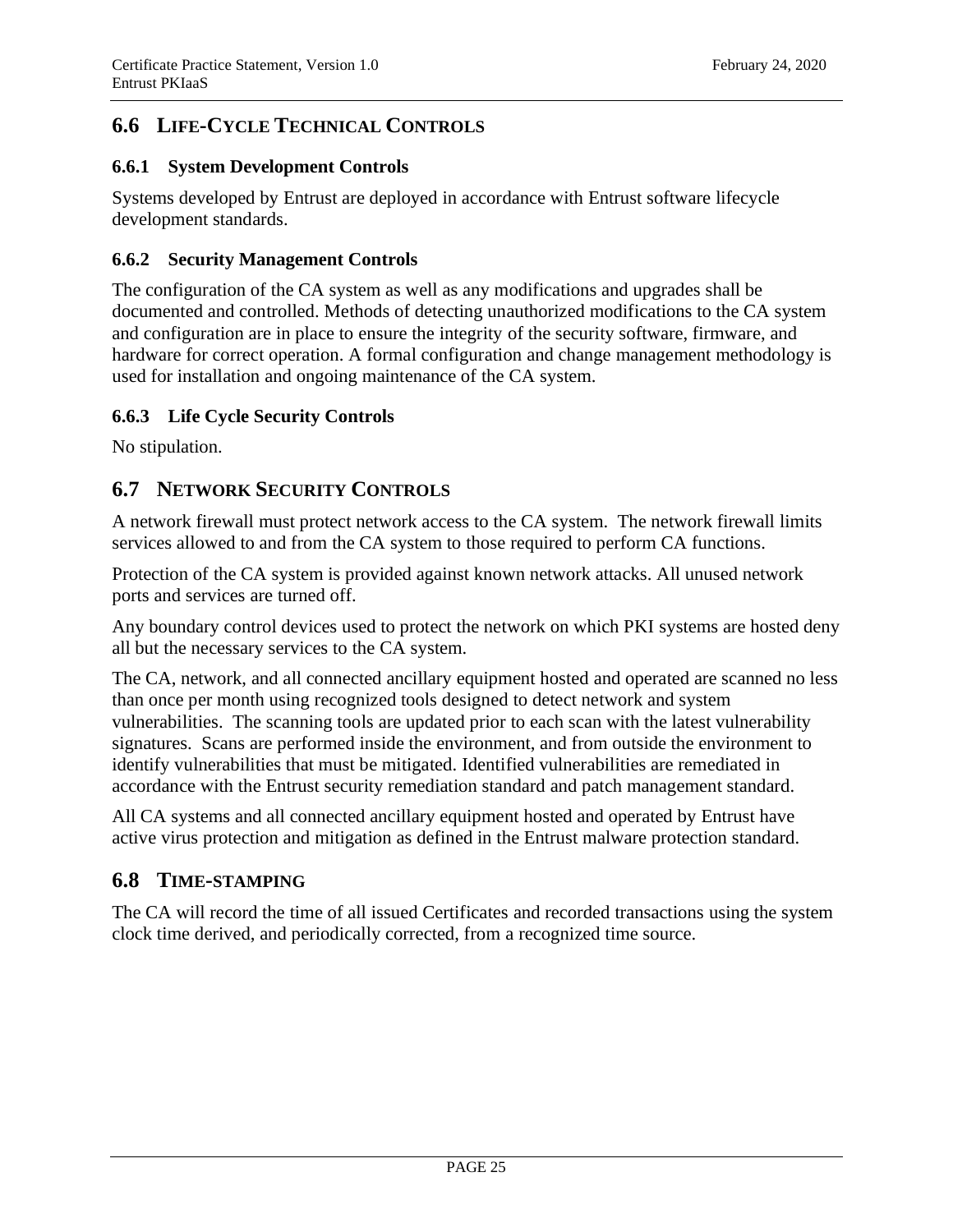## <span id="page-29-0"></span>**7. CERTIFICATE AND CRL PROFILES**

## <span id="page-29-1"></span>**7.1 CERTIFICATE PROFILE**

CAs issue Certificates in accordance with the X.509 version 3. Certificate profiles for Root CA Certificate, Subordinate CA Certificates, and Subscriber Certificates are described in sections below and in Appendix A.

#### **7.1.1 Version Numbers**

The CA issues X.509 v3 Certificates (*version* field populated with integer "2").

#### **7.1.2 Certificate Extensions**

Certificate extensions are set as stipulated in IETF RFC 5280 and in accordance with Appendix A.

#### **7.1.3 Algorithm Object Identifiers**

Certificates issued under this CPS shall use at least one the following OIDs for signatures:

| <b>Signature Algorithm</b><br><b>Identifier</b> | <b>OID</b>                                                                 |  |
|-------------------------------------------------|----------------------------------------------------------------------------|--|
| sha256WithRSAEncryption                         | $\{iso(1)$ member-body(2) us(840) rsadsi(113549) pkcs(1) pkcs-1(1) 11 $\}$ |  |
| sha384WithRSAEncryption                         | $\{iso(1)$ member-body(2) us(840) rsadsi(113549) pkcs(1) pkcs-1(1) 12 $\}$ |  |
| sha512WithRSAEncryption                         | $\{iso(1)$ member-body(2) us(840) rsadsi(113549) pkcs(1) pkcs-1(1) 13 $\}$ |  |

Certificates under this CPS will use the following OIDs for identifying the algorithm for which the subject key was generated:

| <b>Algorithm Identifier</b> | OID                                                                   |  |
|-----------------------------|-----------------------------------------------------------------------|--|
| rsaEncryption               | $\{iso(1)$ member-body(2) us(840) rsadsi(113549) pkcs(1) pkcs-1(1) 1} |  |

## **7.1.4 Name Forms**

The content of the certificate issuer DN field will match the subject DN of the issuing CA to support name chaining as specified in RFC 5280, section 4.1.2.4.

## **7.1.5 Name Constraints**

The *nameConstraints* extension field is not used in CA Certificates.

## **7.1.6 Certificate Policy Object Identifier**

## **7.1.6.1 Reserved Certificate Policy Identifiers**

No stipulation.

## **7.1.6.2 Root CA Certificates**

Root CA Certificates do not contain the certificate policy object identifiers.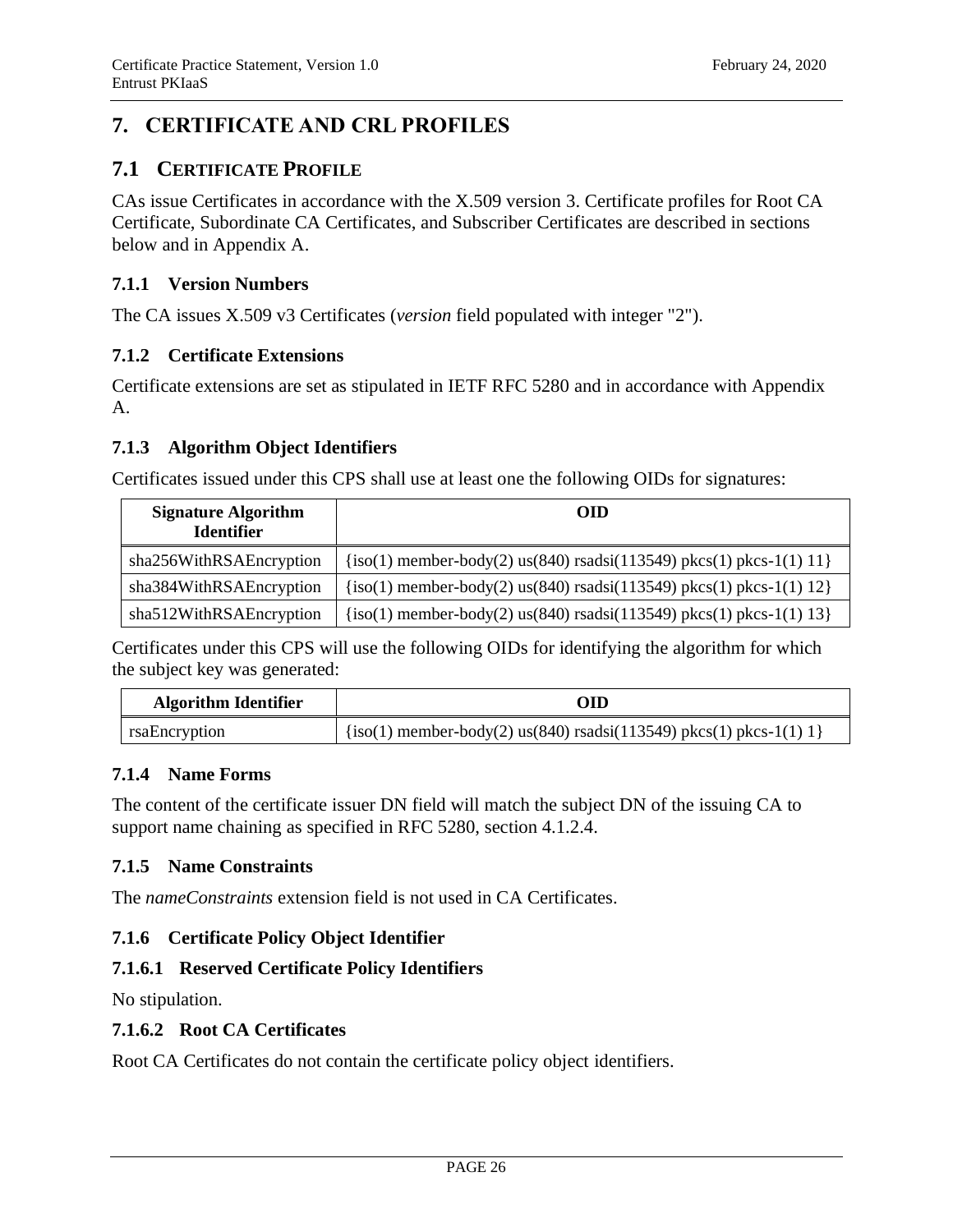## **7.1.6.3 Issuing CA Certificates**

No stipulation.

#### **7.1.6.4 Subscriber Certificates**

No stipulation.

#### **7.1.7 Usage of Policy Constraints Extension**

The *policyConstraints* extension is not used in CA Certificates.

#### **7.1.8 Policy Qualifiers Syntax and Semantics**

No stipulation.

## **7.1.9 Processing Semantics for the Critical Certificate Policy Extension**

Certificate policies extension is marked Not Critical.

## <span id="page-30-0"></span>**7.2 CRL PROFILE**

The following fields of the X.509 version 2 CRL format are used by the CAs:

- version: set to v2
- signature: identifier of the algorithm used to sign the CRL
- issuer: the full Distinguished Name of the CA issuing the CRL
- this update: time of CRL issuance
- next update: time of next expected CRL update
- revoked Certificates: list of revoked Certificate information

#### **7.2.1 Version Numbers**

No stipulation.

#### **7.2.2 CRL Entry Extensions**

CRLs issued support the Authority Key Identifier, crlNumber, invalidityDate, and expiredCertsOnCRL extensions.

## <span id="page-30-1"></span>**7.3 OCSP PROFILE**

OCSP systems operated under this policy shall use OCSP requests and responses in accordance with RFC 6960.

#### **7.3.1 Version Number(s)**

No stipulation.

#### **7.3.2 OCSP Extensions**

Critical OCSP extensions are not used. OCSP responses include the nonce extension.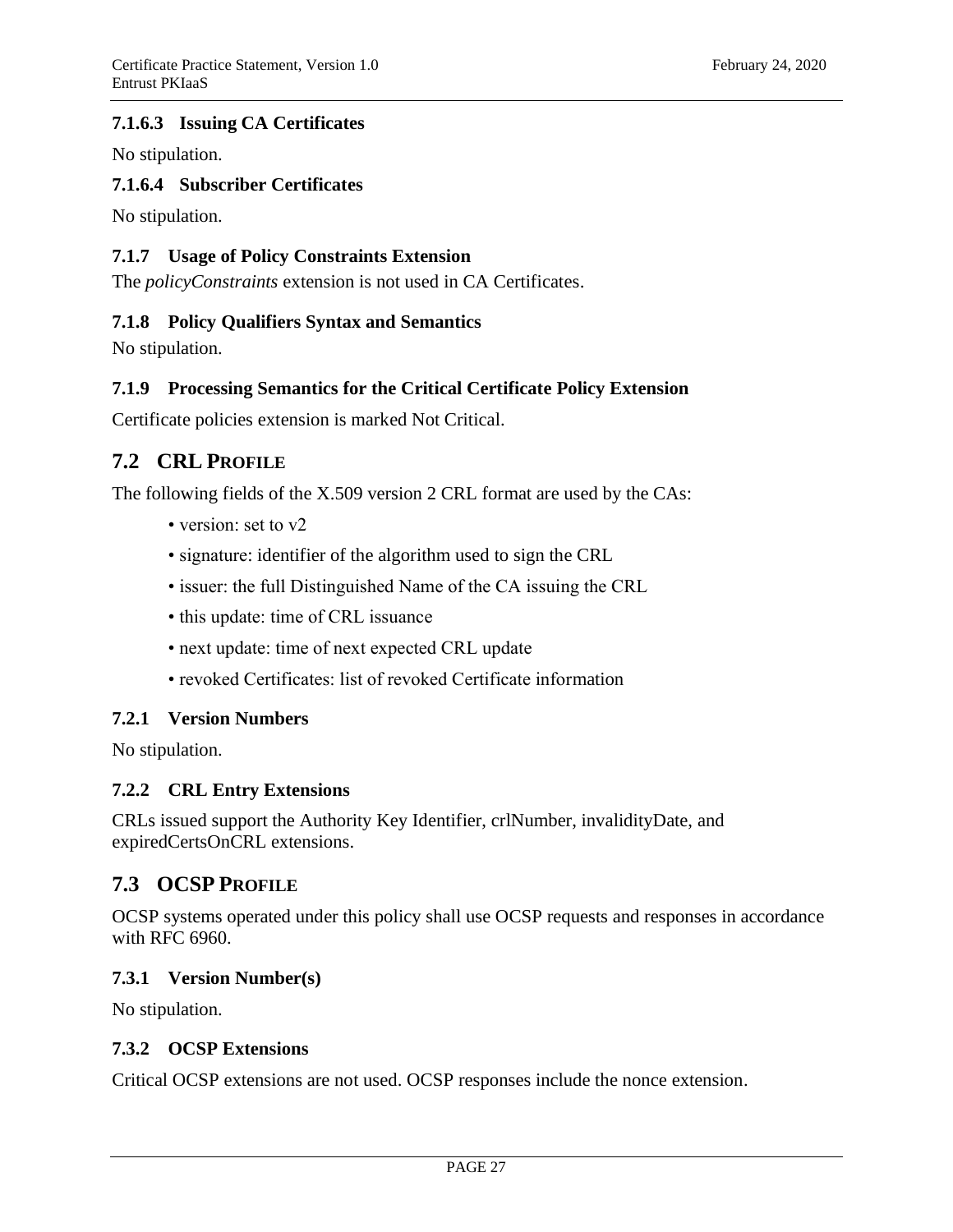## <span id="page-31-0"></span>**8. COMPLIANCE AUDIT AND OTHER ASSESSMENT**

## <span id="page-31-1"></span>**8.1 FREQUENCY OR CIRCUMSTANCES OF ASSESSMENT**

The Compliance Auditor shall perform an audit on an annual basis of all active CAs.

## <span id="page-31-2"></span>**8.2 IDENTITY/QUALIFICATIONS OF COMPLIANCE AUDITOR**

The compliance audit of the CAs will be performed by an auditor ("Compliance Auditor") which possesses the following qualifications and skills:

- Ability to conduct an audit that addresses the criteria of the audit schemes specified in §8.4;
- Bound by Entrust professional code of ethics.

## <span id="page-31-3"></span>**8.3 COMPLIANCE AUDITOR'S RELATIONSHIP TO AUDITED PARTY**

The Compliance Auditor is an internal employee on the Entrust Compliance and Audit team.

## <span id="page-31-4"></span>**8.4 TOPICS COVERED BY COMPLIANCE AUDIT**

Verify that all CAs comply with the requirements of the current version of this CPS.

## <span id="page-31-5"></span>**8.5 ACTIONS TAKEN AS A RESULT OF DEFICIENCY**

Upon receipt of a compliance audit that identifies any deficiencies, the audited CA will correct any such deficiencies in an expeditious manner.

## <span id="page-31-6"></span>**8.6 COMMUNICATION OF RESULT**

The results of all compliance audits will be communicated to the Policy Authority.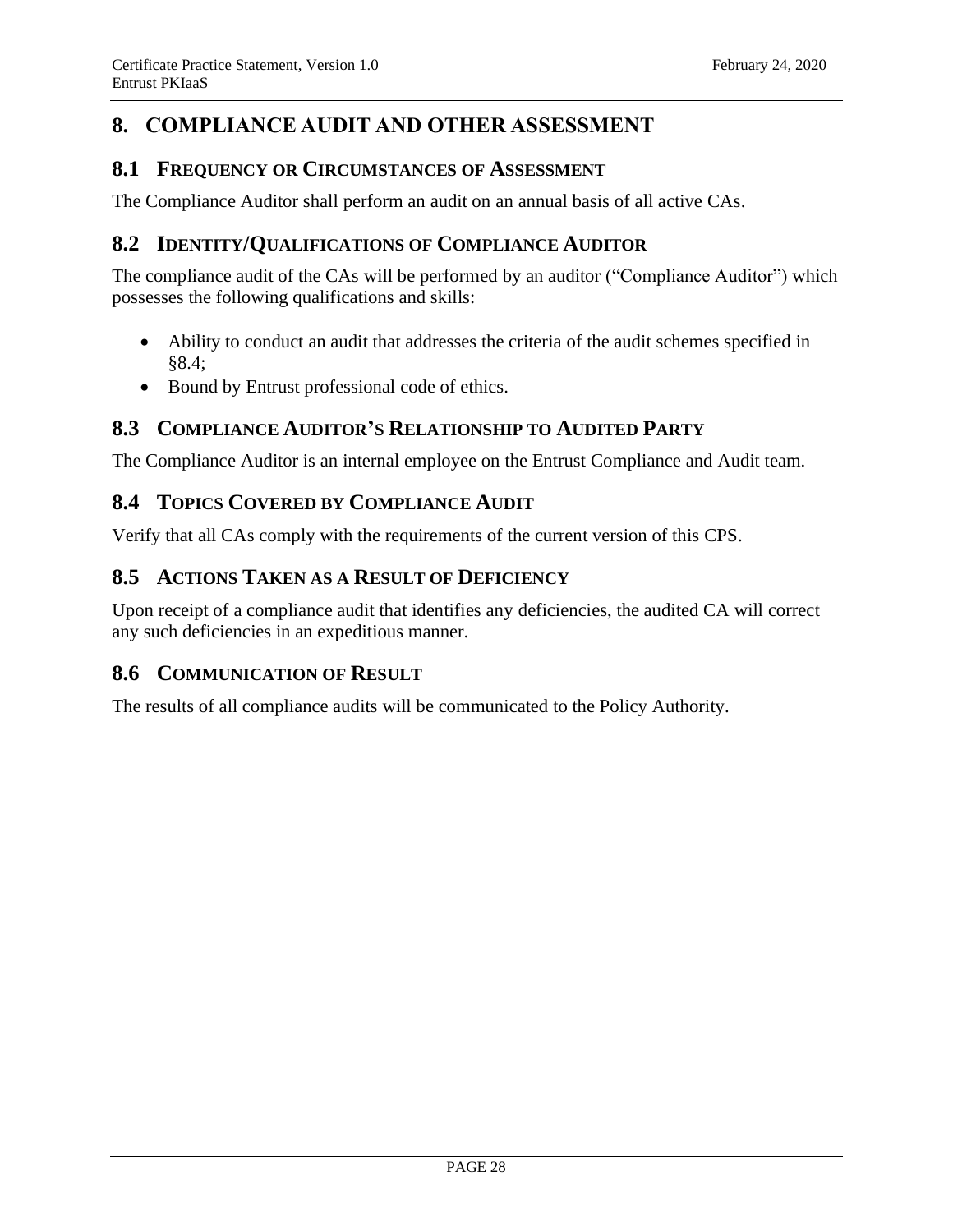## <span id="page-32-0"></span>**9. OTHER BUSINESS AND LEGAL MATTERS**

As per the applicable Agreement.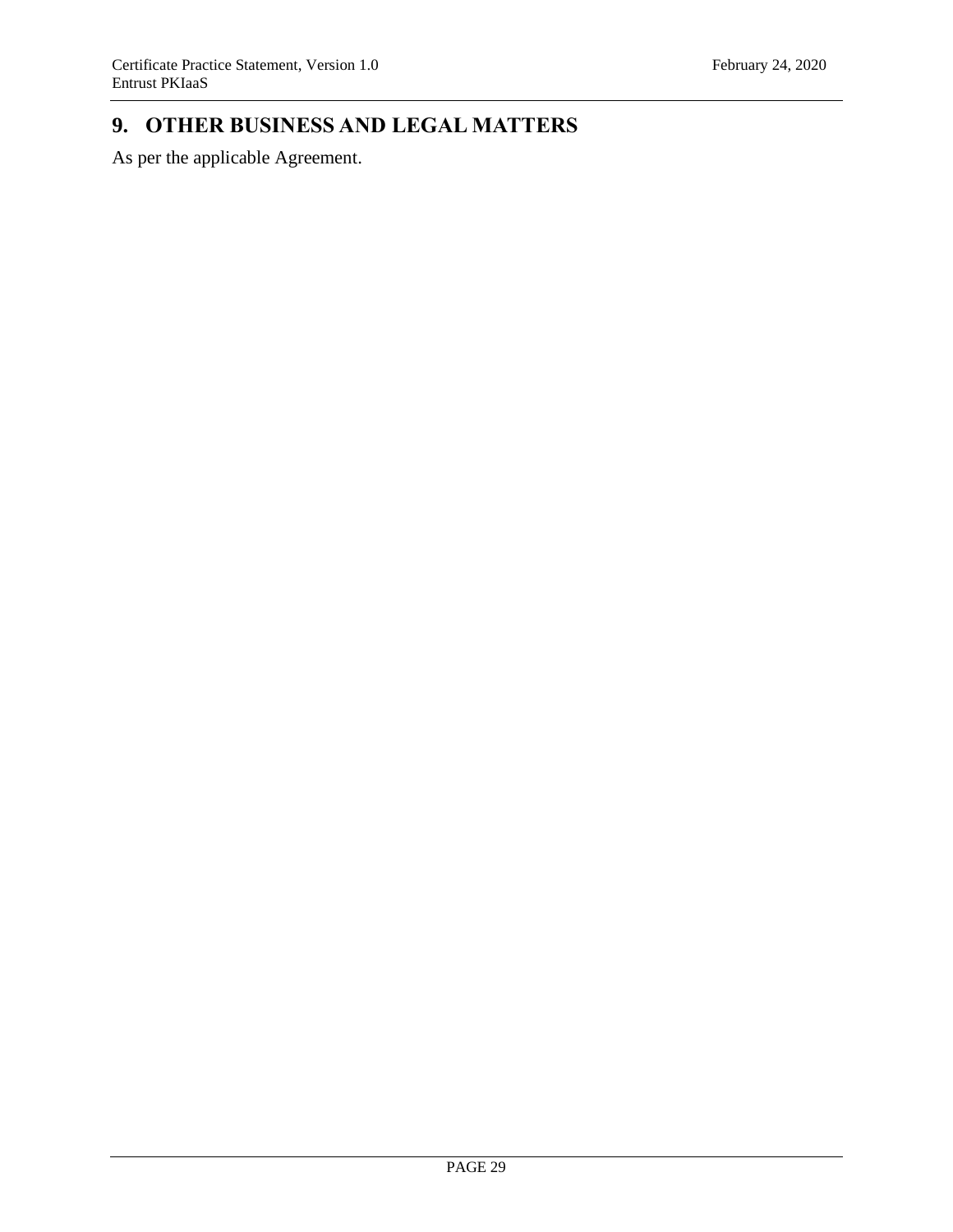## <span id="page-33-0"></span>**10. APPENDIX A – CERTIFICATE PROFILES**

PKIaaS certificate issuance is always in the context of a Certificate Profile. These profiles are defined within the PKIaaS service and are referenced by name in certificate issuance requests.

Certificate profiles are listed below in "library sets" that are enabled as a set based on the applicability to Customer use cases.

| <b>Profile</b>                                         |                        | Root Certificate (ca-root)                                                                                                                                      | Subordinate CA (ca-subord)                                               |  |
|--------------------------------------------------------|------------------------|-----------------------------------------------------------------------------------------------------------------------------------------------------------------|--------------------------------------------------------------------------|--|
| Signature Algorithm                                    |                        | sha256WithRSAEncryption                                                                                                                                         | sha256WithRSAEncryption                                                  |  |
| <b>Issuer</b>                                          |                        | Self-signed                                                                                                                                                     | Customer's root CA                                                       |  |
| <b>Validity Period</b>                                 |                        | Less than or equal to 20 years<br>Less than or equal to 10 years, subject to the<br>constraint that the subordinate expiry cannot<br>be beyond that of the root |                                                                          |  |
| Subject                                                |                        | What constraints do we want to<br>place on the subject for roots?                                                                                               | What constraints do we want to place on the<br>subject for subordinates? |  |
| Key Algorithm                                          |                        | <b>RSA2048</b>                                                                                                                                                  | RSA2048                                                                  |  |
| <b>Extensions</b>                                      |                        |                                                                                                                                                                 |                                                                          |  |
| <b>Basic</b><br>Critical<br>Constraints                |                        | cA is True                                                                                                                                                      | cA is True, pathLenConstraint=0                                          |  |
| Subject Key<br>Identifier                              | <b>Not</b><br>critical | 160-bit SHA-1 hash of<br>subjectPublicKey                                                                                                                       | 160-bit SHA-1 hash of subjectPublicKey                                   |  |
| <b>Authority Key</b><br>Identifier                     | <b>Not</b><br>critical | Never present                                                                                                                                                   | Matches subject Keyl dentifier of signing<br>certificate                 |  |
| Key Usage<br>Critical                                  |                        | digitalSignature, keyCertSign,<br>cRLSign                                                                                                                       | digitalSignature, keyCertSign, cRLSign                                   |  |
| <b>Extended Key</b><br><b>Not</b><br>critical<br>Usage |                        | Never present                                                                                                                                                   | Never present                                                            |  |
| <b>CRL</b><br><b>Distribution</b><br>Points            | <b>Not</b><br>critical | Never present (not applicable)                                                                                                                                  | Always present                                                           |  |
| <b>AIA</b><br><b>Not</b><br>critical                   |                        | Never present                                                                                                                                                   | Supplied based on customer opt-in to OCSP                                |  |

## <span id="page-33-1"></span>**10.1 CA CERTIFICATE PROFILES**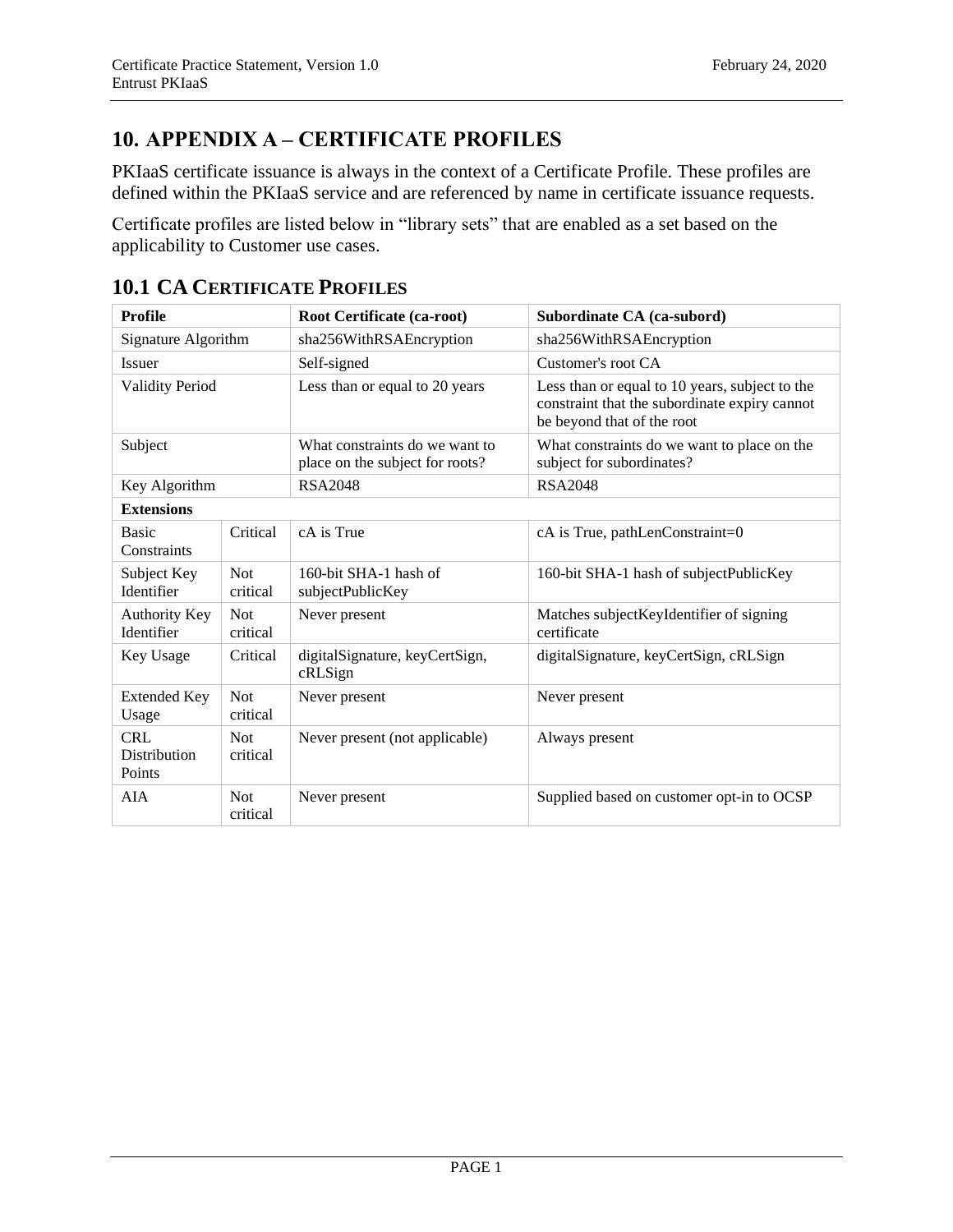| <b>Profile</b>                                           |                                                            | <b>TLS Client Authentication</b><br>(ee-auth)                                                                                         | <b>TLS Server Authentication</b><br>(webserver)                                                                                       | <b>Validation</b><br><b>Authority</b><br>(ocsp) |  |
|----------------------------------------------------------|------------------------------------------------------------|---------------------------------------------------------------------------------------------------------------------------------------|---------------------------------------------------------------------------------------------------------------------------------------|-------------------------------------------------|--|
| Signature Algorithm                                      |                                                            | sha256WithRSAEncryption                                                                                                               |                                                                                                                                       |                                                 |  |
| Issuer                                                   |                                                            | Customer's subordinate issuing CA                                                                                                     |                                                                                                                                       |                                                 |  |
| <b>Validity Period</b>                                   |                                                            | Less than or equal to 3 years,<br>subject to the constraint that the<br>subordinate expiry cannot be<br>beyond that of the issuing CA | Less than or equal to 3 years,<br>subject to the constraint that the<br>subordinate expiry cannot be<br>beyond that of the issuing CA | 30 days                                         |  |
| Subject                                                  |                                                            | No constraints<br>No constraints                                                                                                      |                                                                                                                                       | No constraints                                  |  |
| Key Algorithm                                            |                                                            | <b>RSA2048</b>                                                                                                                        |                                                                                                                                       |                                                 |  |
| <b>Extensions</b>                                        |                                                            |                                                                                                                                       |                                                                                                                                       |                                                 |  |
| <b>Basic</b><br>Critical<br>cA is False<br>Constraints   |                                                            |                                                                                                                                       |                                                                                                                                       |                                                 |  |
| <b>Not</b><br>Subject Key<br>Identifier<br>critical      |                                                            | 160-bit SHA-1 hash of subjectPublicKey                                                                                                |                                                                                                                                       |                                                 |  |
| <b>Not</b><br>Authority<br>Key Identifier<br>critical    |                                                            | Matches subjectKeyIdentifier of signing certificate                                                                                   |                                                                                                                                       |                                                 |  |
| <b>Not</b><br>Subject<br>Alternative<br>critical<br>Name |                                                            | No constraints                                                                                                                        |                                                                                                                                       |                                                 |  |
| Key Usage                                                | Critical                                                   | Digital Signature                                                                                                                     | Digital Signature, Key<br>Encipherment                                                                                                | Digital<br>Signature,<br>Non-<br>Repudiation    |  |
| <b>Extended Key</b><br>Usage                             | <b>Not</b><br>critical                                     | TLS Web Client Authentication                                                                                                         | TLS Web Server<br>Authentication, TLS Web<br><b>Client Authentication</b>                                                             | <b>OCSP</b> Signing                             |  |
| <b>CRL</b><br>Distribution<br>Points                     | <b>Not</b><br>Always present<br>Always present<br>critical |                                                                                                                                       |                                                                                                                                       | Not applicable                                  |  |
| <b>AIA</b>                                               | <b>Not</b><br>critical                                     | Supplied based on customer<br>opt-in to OCSP                                                                                          | Supplied based on customer<br>opt-in to OCSP                                                                                          | Not applicable                                  |  |
| <b>OCSP</b><br><b>Not</b><br>critical                    |                                                            | Never present                                                                                                                         | No check<br>Never present                                                                                                             |                                                 |  |

## <span id="page-34-0"></span>**10.2 BASIC CERTIFICATE PROFILES**